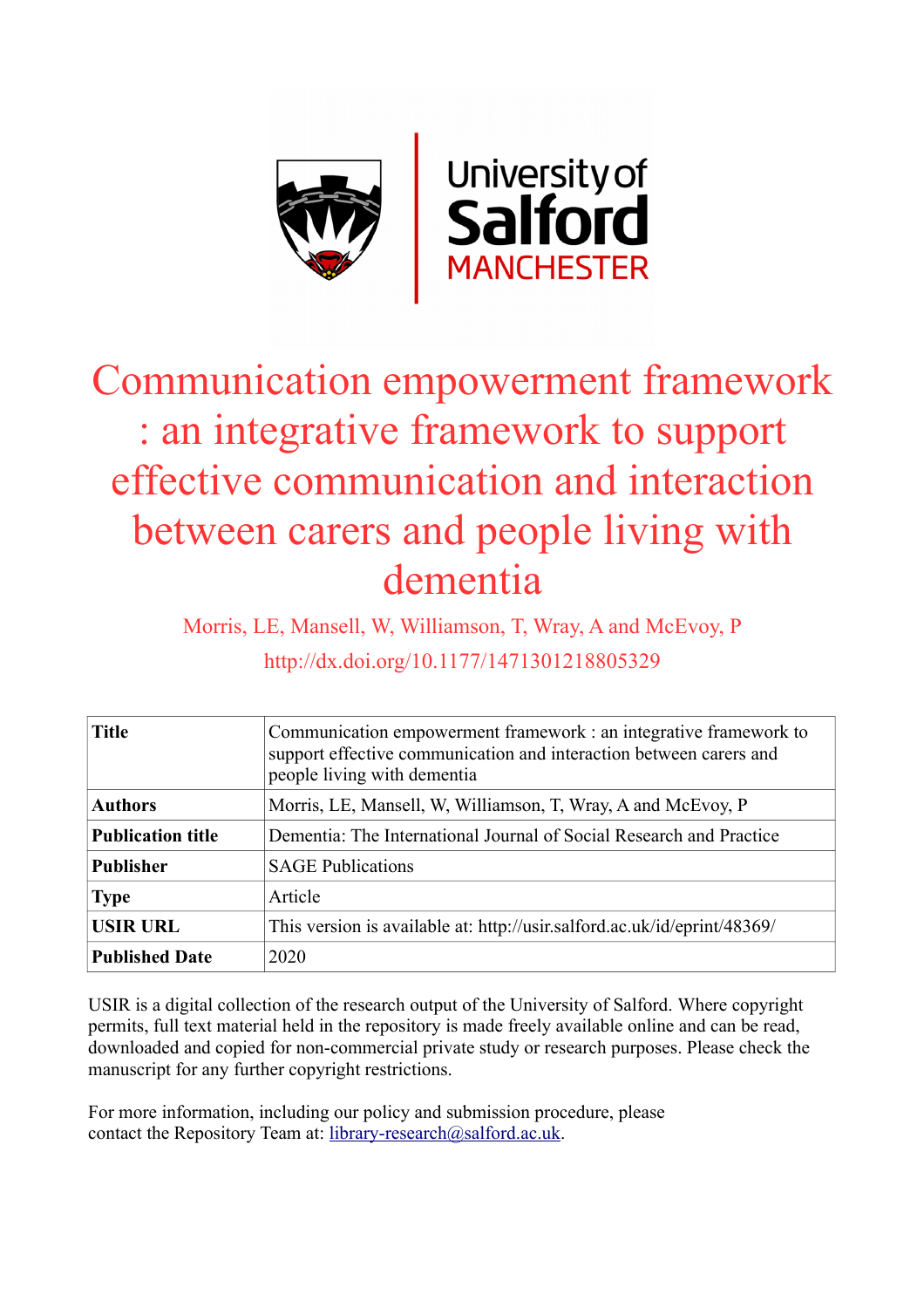Article



Communication Empowerment Framework: An integrative framework to support effective communication and interaction between carers and people living with dementia

## Lydia Morris

Institute of Dementia, School of Health and Society, University of Salford, Salford, UK

# Warren Mansell

School of Health Sciences, University of Manchester, Manchester, UK

# Tracey Williamson

School of Health and Society, University of Salford, Salford, UK

# Alison Wray

School of English, Communication & Philosophy, Cardiff University, Cardiff, UK

# Phil McEvoy

Six Degrees Social Enterprise, Salford, UK

Dementia  $0(0)$  1–19  $\circled{c}$  The Author(s) 2018

Article reuse guidelines: [sagepub.com/journals-permissions](http://uk.sagepub.com/en-gb/journals-permissions) [DOI: 10.1177/1471301218805329](http://dx.doi.org/10.1177/1471301218805329) <journals.sagepub.com/home/dem>



Corresponding author: Lydia Morris, Institute of Dementia, School of Health and Society, Allerton Building, Frederick Road Campus, University of Salford, Salford M6 6PU, UK. Email: [L.E.Morris1@salford.ac.uk](mailto:L.E.Morris1@salford.ac.uk)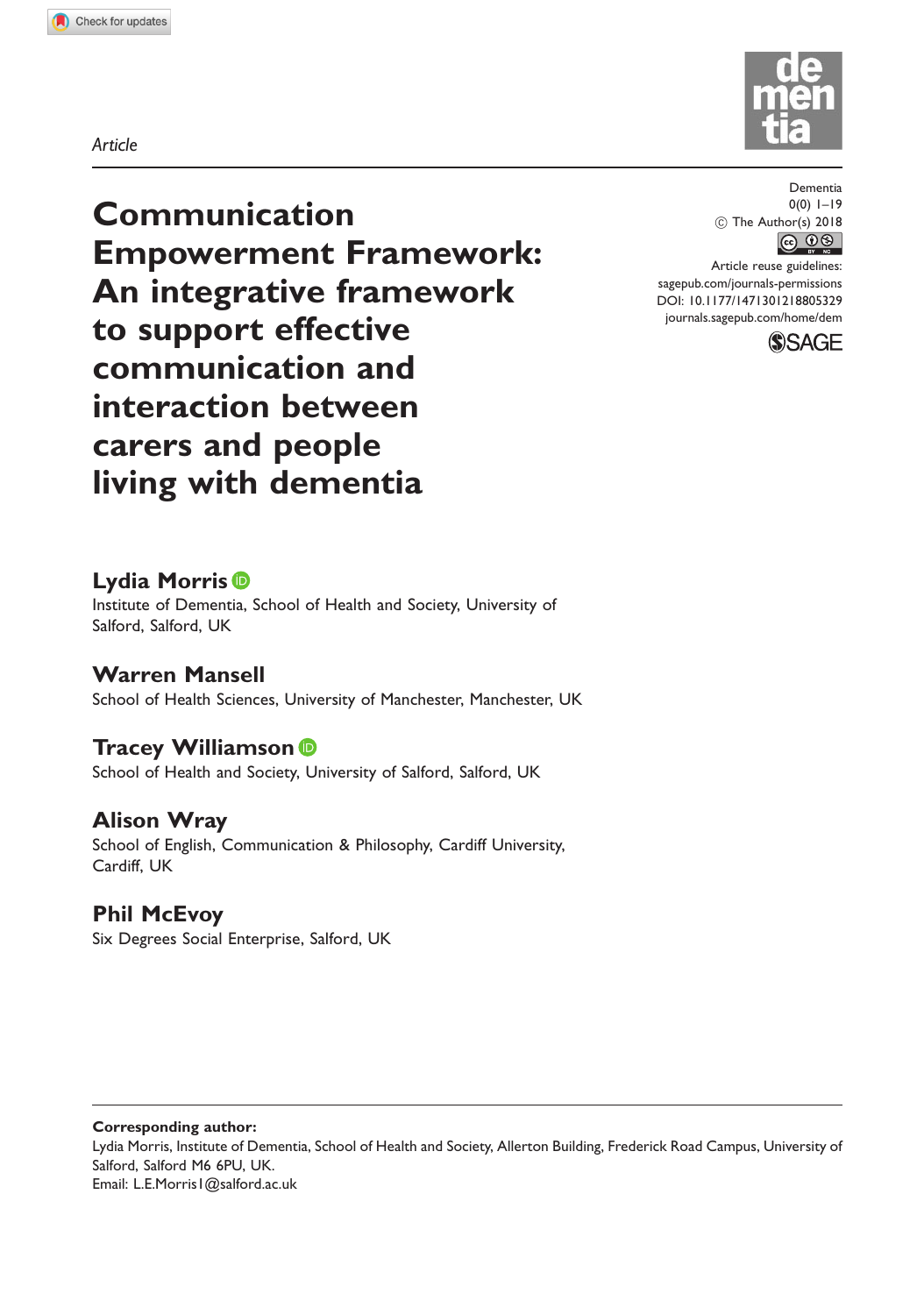#### Abstract

Objectives: To demonstrate the power of integrating three theoretical perspectives (Mentalization Theory, Perceptual Control Theory and the Communicative Impact model), which jointly illuminate the communication challenges and opportunities faced by family carers of people with dementia. To point the way to how this framework informs the design and delivery of carer communication and interaction training.

Method: Conceptual synthesis based on a narrative review of relevant literature, supported by examples of family carers.

Results: We use the conceptual models to show how the capacity to mentalize ("holding mind in mind") offers a greater sense of control over internal and external conflicts, with the result that they can be deescalated in pursuit of mutual goals.

Conclusions: The integrative conceptual framework presented here highlights specific psychological and relational mechanisms that can be targeted through carer training to enhance communication with a person living with dementia.

#### Keywords

Mentalization, Control Theory, communication, Communicative Impact, dementia, carer, skills training

## Introduction

In their recent systematic review of communication training interventions for carers of people living with dementia, Morris, Horne, McEvoy, and Williamson (2017) found that it is possible to improve carers' knowledge of communication strategies and skills. However, only a minority of the reviewed studies found improvements in the wellbeing of carers or people living with dementia. Knowing that certain interventions are effective in improving knowledge and skills does not always translate to knowing how to improve wellbeing. One reason for this may be the absence, or limited efficacy, of theoretical models underpinning training interventions. Even where a training approach is effective for knowledge and skills development, the lack of adequate underpinning theory can prevent an understanding of the mechanisms through which beneficial effects are realized (Elvish, Lever, Johnstone, Cawley, & Keady, 2013; Popay et al., 2006). Consequently, it will be difficult to identify and justify potential routes towards improvements in training interventions, and also to distinguish in a principled way between which input is actually enhancing specific communication and interactive abilities, rather than only building general knowledge of potential strategies.

Where detailed conceptual models are presented (e.g. Haberstroh, Neumeyer, Krause, Franzmann, & Pantel, 2011), the primary skills-related focus tends to be quite narrow and cognitively superficial; for example, advice on eliminating distractions and delivering limited content information in short, simple sentences. While such strategies will certainly be helpful, they do not encompass important considerations that affect interactive success, such as the dynamics of relationships and the capacity to understand and accommodate the other person's perspective. A recent systematic review indicated that in order to support carers with behaviour that challenges, emotional support for carers' negative feelings and unmet psychological needs is important and could help maintain relational connections (Feast et al., 2016).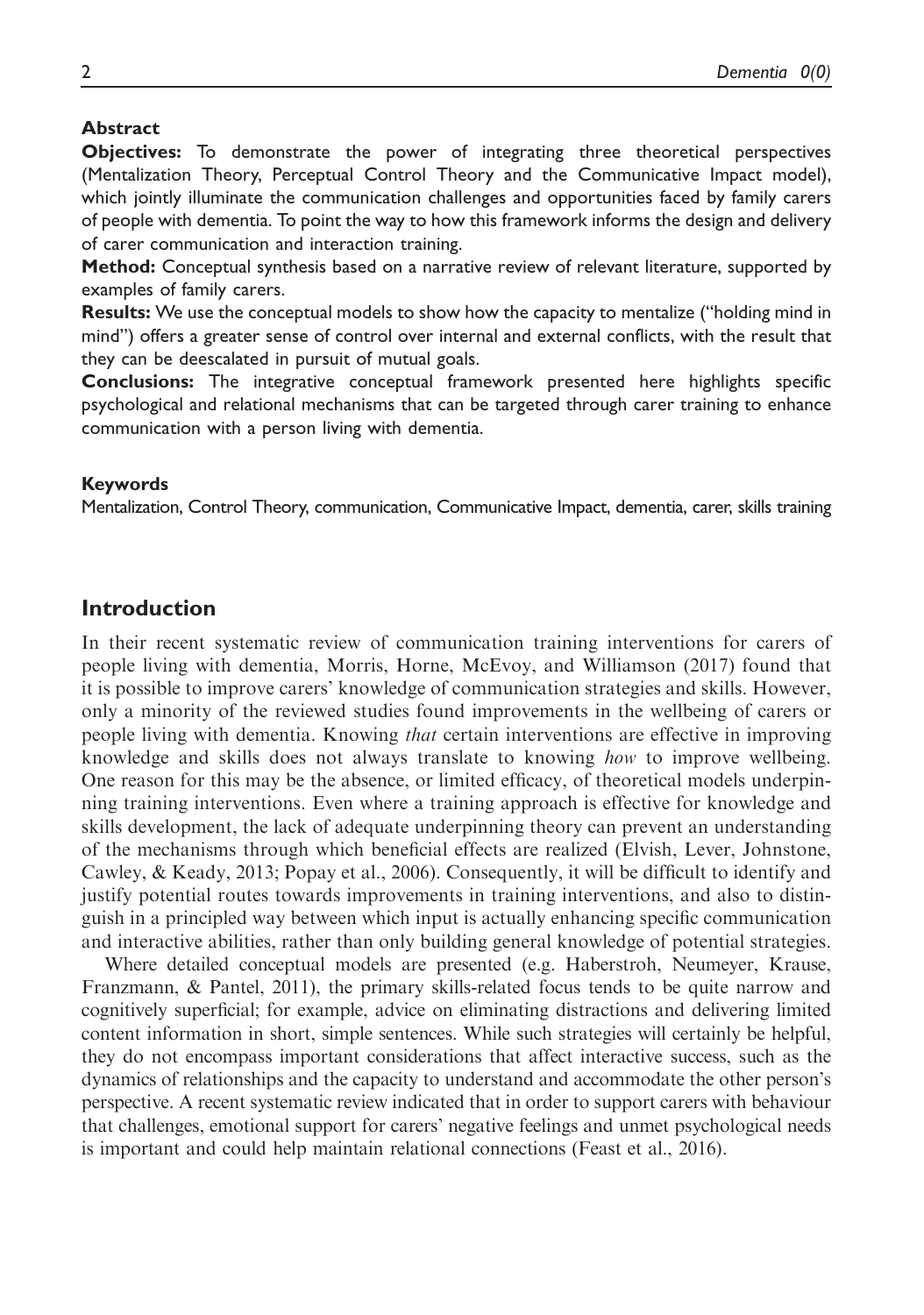One of the most prevalent conceptual frameworks underpinning training interventions is person-centred care (Eggenberger, Heimerl, & Bennett, 2013; Morris et al., 2017). But even such approaches (Kitwood, 1997; Mitchell & Agnelli, 2015) could be considered limited if their vital emphasis upon treating people living with dementia as individuals with purpose and meaning is insufficiently underpinned by an understanding of what is required to achieve this aim (Brooker, 2003; Higgs & Gilleard, 2016). Additionally, person-centred theories have primarily been developed for professional rather than family care relationships (e.g. Brooker, 2003; McCormack & McCance, 2006) and thus do not accommodate the additional relational and emotional dynamics of the latter. They have been criticized as not taking into account the degree of "interdependencies and reciprocities" (Nolan, Ryan, Enderby, & Reid, 2002, p. 203), which are particularly nuanced in family relationships (Smebye & Kirkevold, 2013), and for positioning people living with dementia as passive recipients of care instead of active agents (Bartlett & O'Connor, 2007; Smebye & Kirkevold, 2013).

The development of effective communication training interventions requires a conceptualization of how interaction fits into the emotional and cognitive landscape. Associated guidance for carers on how to navigate and change this landscape should be beneficial in helping them to improve the quality of their communication experience. This article maps the broader context of interaction, by demonstrating the main determinants of communication breakdown or challenge, and how they might be addressed in practice. Three existing models are integrated: Mentalization Theory (Fonagy, 1991; Fonagy & Target, 1997), Perceptual Control Theory (PCT) (Powers, 1973) and the Communicative Impact model (Wray, 2016). All three have in common the reciprocity of effective engagement with others. That is, notwithstanding the likelihood that dementia carers will have to take more of the strain than those they care for in improving communication, effective change will not be unidirectional. At the very least, rather than only changing their own communication choices, carers are required to create the conditions under which the person with dementia also has different choices in interaction. The reason for this is that communication occurs at the interface of both parties' agendas and is shaped by their respective goals and perceptions (Moyle, 2010; Steeman, Casterlé, Dierckx, Godderis, & Grypdonck, 2006). Although the carer's perspective is the necessary focus for the development of carer training, the aim is to foster communication that enables both parties to be more in control of how interactions transpire.

The integrated framework outlined in this paper (Communication Empowerment Framework) has been developed to inform a communication and interaction training intervention known as Empowered Conversations, which is described in detail in a separate article. This framework emphasizes the importance of care partners trying to understand the perspective of the person they are caring for and indicates ways in which perspectivetaking can be impaired. It demonstrates how carers can develop this understanding without losing sight of their own goals and responses. The framework indicates how communication can break down and ways in which it can be enhanced to support connected relationships. It specifies how conflicts can arise and indicates how they can be addressed. In this paper, challenges to communication and interaction are first detailed. Then, the three theoretical models that inform the framework are described and finally the Communication Empowerment framework is specified.

Key conceptual terms, marked in bold in the text, are defined in Table 1.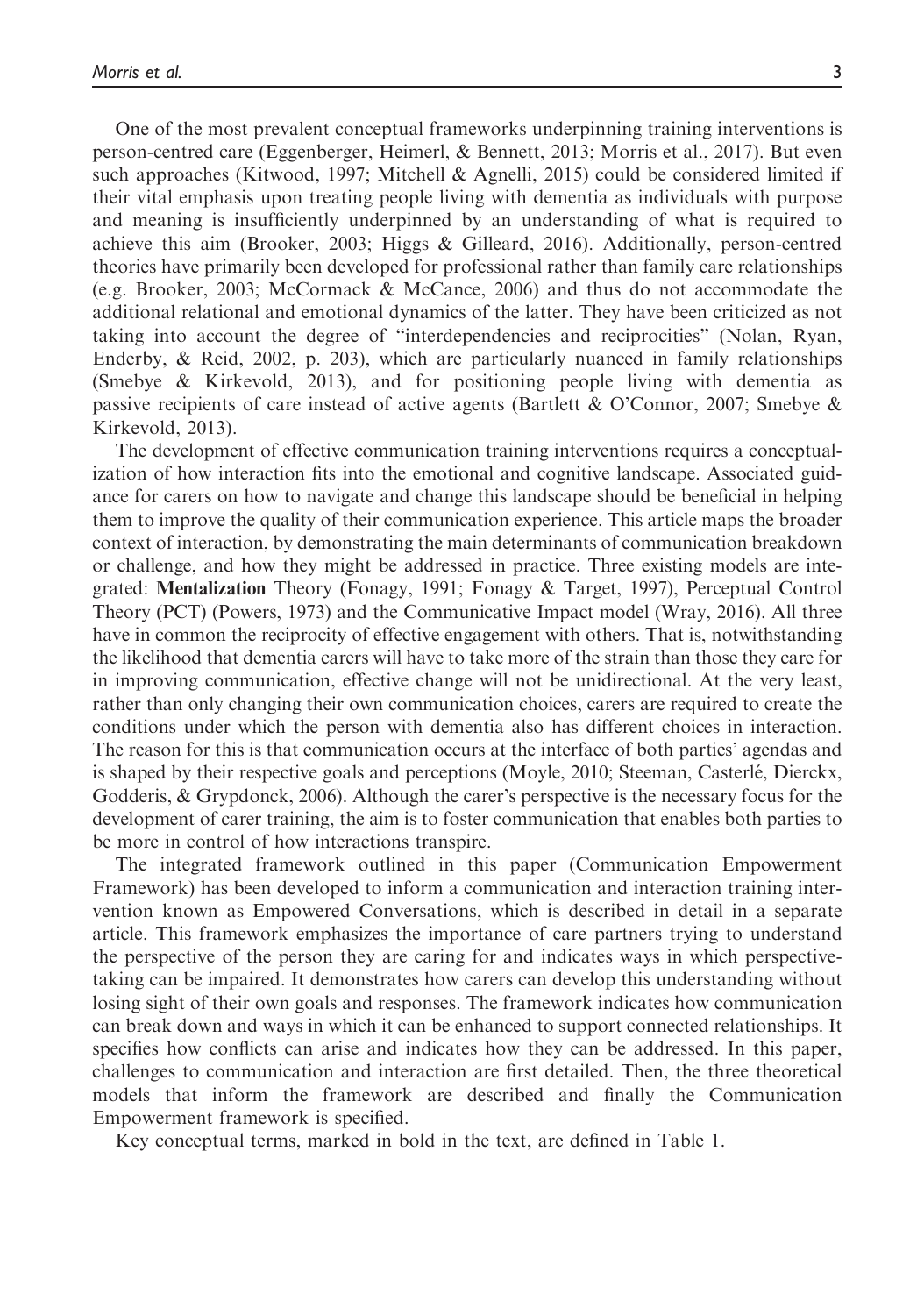| Term                             | Definition                                                                                                                                                                                                                                   | Example                                                                                                                                                                                                                                                                                                                                                          |
|----------------------------------|----------------------------------------------------------------------------------------------------------------------------------------------------------------------------------------------------------------------------------------------|------------------------------------------------------------------------------------------------------------------------------------------------------------------------------------------------------------------------------------------------------------------------------------------------------------------------------------------------------------------|
| Mentalization                    | The activity of perceiving and interpret-<br>ing human behaviour in terms of<br>mental states. Such mental states<br>include emotions, needs and goals                                                                                       | Realizing that you are avoiding someone<br>because you feel hurt by something they<br>have done. Seeing that someone's face is<br>screwed up in a certain way and inferring<br>that they may be angry                                                                                                                                                            |
| Attachment<br>relationship       | A significant relationship from which an<br>individual is predisposed to seek sup-<br>port, protection and care. A relation-<br>ship underpinned by a strong<br>emotional bond                                                               | Spouse, long-term romantic partner, child,<br>parent are all significant attachment rela-<br>tionships. For example, a child is predis-<br>posed to seek care from a parental figure,<br>and this is the case even if there are diffi-<br>culties within the relationship or the<br>required care is not always forthcoming                                      |
| Reference<br>values<br>or goals  | Internal standards based on genetic pre-<br>disposition and/or past experience and<br>encompassing values, beliefs, etc. A set<br>of personal "just rights"                                                                                  | A good cup of coffee is milky but strong; being<br>a good person means being kind, caring etc.                                                                                                                                                                                                                                                                   |
| Control                          | Capacity to match a perception to a<br>desired reference value                                                                                                                                                                               | Managing to be a supportive carer; Managing<br>to keep feelings of stress at zero; Managing<br>to live a good life                                                                                                                                                                                                                                               |
| Control system<br>(hierarchical) | Internal reference values that are<br>arranged in a hierarchical network.<br>Higher-level goals support a range of<br>lower-level ones                                                                                                       | The self-concept of being caring (higher-level<br>goal) leads to the sub-goal of providing<br>support when needed and, in turn, the<br>lower-level, shorter-term goal of always<br>being available if a loved one needs support                                                                                                                                  |
| (Goal) Conflict                  | The state when two control systems<br>attempt to control an experience with<br>respect to two (or more) opposing<br>reference values                                                                                                         | Some carers can feel oppressed by not being<br>able to manage their time as they want. The<br>goal "I want to be able to control what I do"<br>is in conflict with the goal "I want to be<br>responsive and supportive at all times"                                                                                                                             |
| Reorganization                   | Changes arising from an awareness of<br>conflict between reference values.<br>Trial-and-error gradually results in<br>reduction in the conflict. A shift in<br>perspective could indicate that reor-<br>ganization has successfully occurred | A carer realizes that supporting the person<br>living with dementia is more important than<br>being in control of their own schedule. They<br>realize that is important to take breaks and<br>look after themselves when possible and so<br>"soften" their goal of providing support "at<br>all times" to "I'll do my best to be respon-<br>sive and supportive" |
| Awareness                        | An index of the current focus; reorgani-<br>zation occurs at the focus of cur-<br>rent awareness                                                                                                                                             | A carer is able to pinpoint a source of conflict<br>between goals that are important to them<br>and thus mentalize around it                                                                                                                                                                                                                                     |
| Cognitive<br>flexibility         | A flexibility of awareness that involves a<br>broad awareness of higher-level<br>(important) goals, and a mobility of<br>awareness that enables these to be<br>implemented via flexible lower-<br>level goals                                | Making time in various ways to respond to ill<br>health in a loved one, by modifying one's<br>goals in line with an overall higher-level goal<br>"I want to support those I love"                                                                                                                                                                                |

## Table 1. Glossary of key terms used.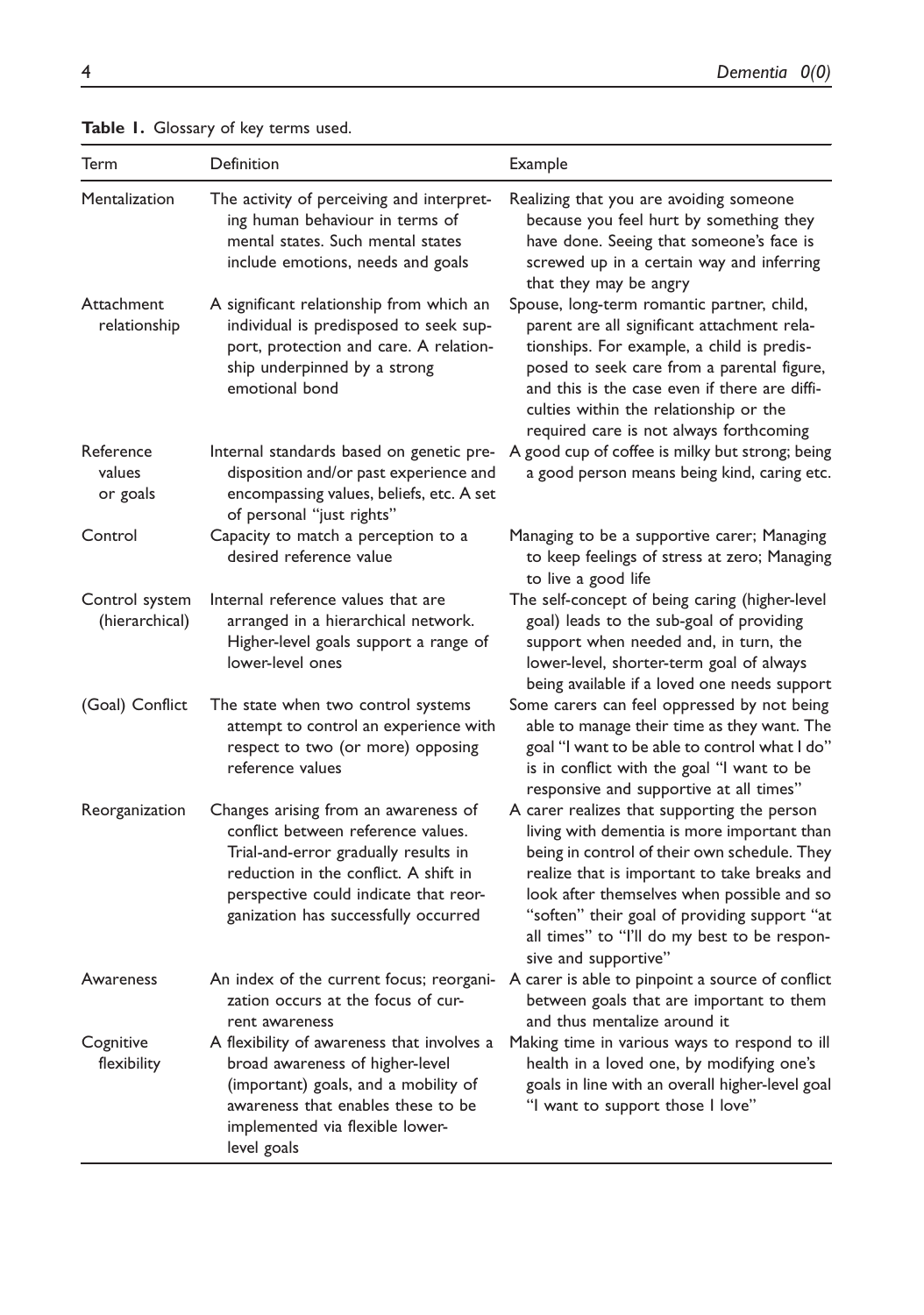## Seven challenges for communication and interaction in the dementia context

Several factors potentially contribute to difficulties in communication between family carers and people living with dementia, and it is these factors that need to be accommodated and explained in the conceptual modelling that follows.

- 1. Understanding change: Carers can have difficulties understanding the changing internal world of a person living with dementia. As cognition is compromised, it can impact not only on memory capacity, but also personality and, directly or indirectly, the content and manner of a person's communication (Pozzebon, Douglas, & Ames, 2016). Meanwhile, the person living with dementia is also trying to navigate these changes and may attribute them to others, and the environment. This in turn complicates the carer's task in trying to sustain stability in the relationship and in everyday activities.
- 2. Language: Dementia often causes changes in the production and comprehension of language (Bayles & Tomoeda, 2014; Obler & De Santi, 2000; Watson, Aizawa, Savundranayagam, & Orange, 2012; Wray, 2016). Carers may have difficulty understanding a person living with dementia, as their diminishing linguistic resources impede or reduce expression, or lead to unconventional solutions for getting meaning across (Pozzebon et al., 2016; Wray, 2016). Breakdowns in communication can result in either the person living with dementia or the carer getting frustrated, bored or tired about not being able to communicate as they would like; for example, when the carer needs to repeat things many times, or the person with dementia repeats the same anecdotes.
- 3. Theory of mind: There is evidence that some people living with dementia experience difficulties with theory of mind, i.e. inferring others' mental states on the basis of immediately available information (e.g. facial expression or tone of voice) (Bora, Eryavuz, Kayahan, Sungu, & Veznedaroglu, 2006; Bora, Walterfang, & Velakoulis, 2015; Heitz et al., 2016). This can put strain on the relationship with a carer, who may feel underappreciated and unheeded.
- 4. Role changes and interpersonal dependence: Increased dependence, along with cultural expectations, typically result in changes in the roles and relationship dynamics between a person living with dementia and a family carer (Butcher, Holkup, & Buckwalter, 2001; Russell, 2001). In turn, relationship changes may lead to departures from pre-existing communicative and interaction patterns. For example, a spouse or child may feel increasingly cast in a parent role (Pozzebon et al., 2016). During this transition, there may be considerable uncertainty about how to respond appropriately in certain situations (Polk, 2005; Wray, 2014).
- 5. Grief: Carers may also be experiencing a complex grief response (Butcher et al., 2001) as they observe the ongoing changes that the person living with dementia is undergoing, and experience their own emotional and social responses associated with the "loss" of the person to the disease (Pozzebon et al., 2016). People have varying capacity for "adaptive coping": the assimilation and acceptance of this change that will enable "restoration of coherence to the narrative of [their] lives" (Schut & Stroebe, 1999, p. 202).
- 6. Practical pressures, fatigue and social isolation: For many carers, the sheer quantity of hours during which they are responsible for a person living with dementia, which may extend to 24-7, make it all but impossible to get the emotional and physical distance needed for reflecting on how they are responding during interaction (Wray, 2016). Social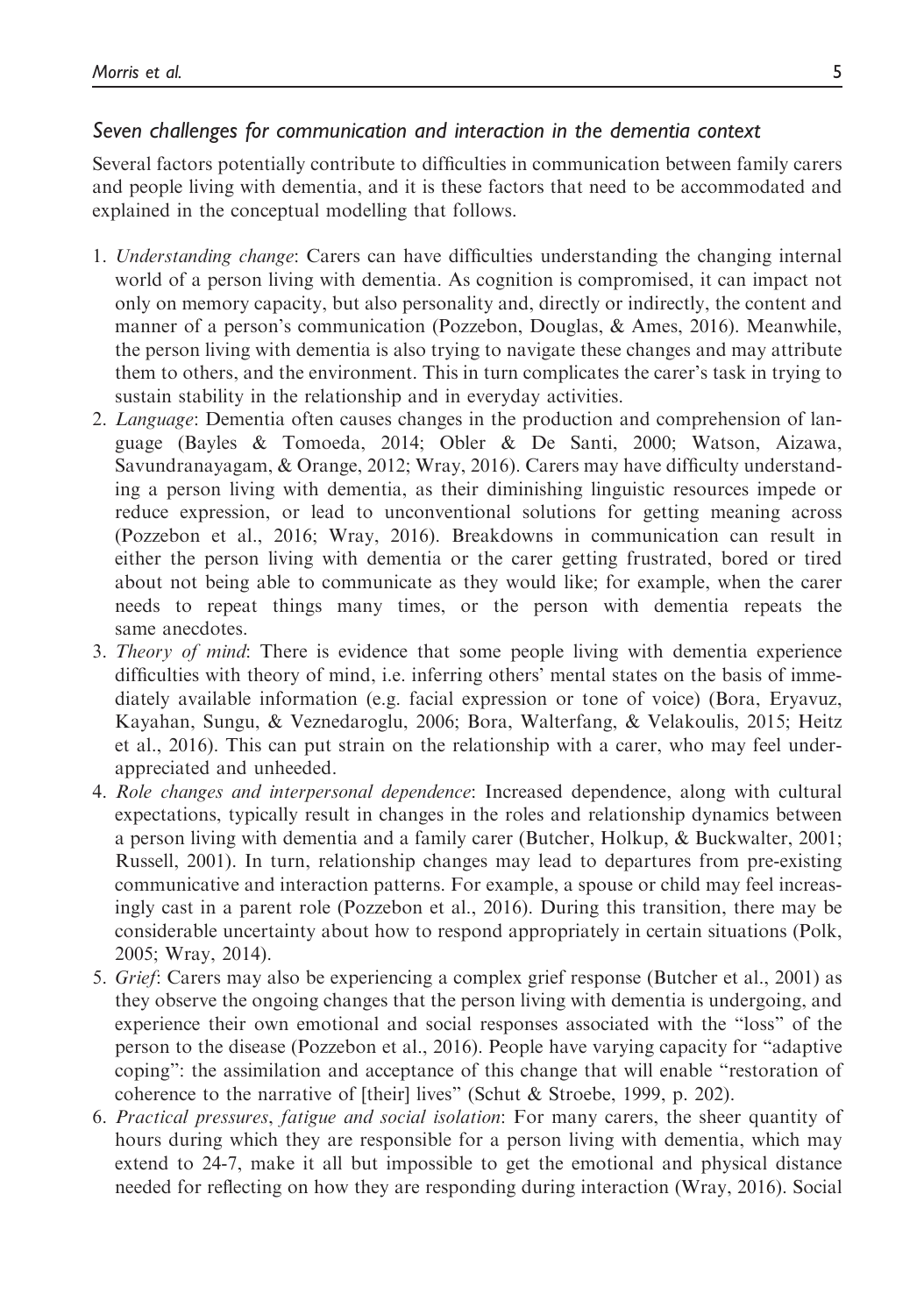encounters are often much reduced, and it can be difficult for some carers to seek support, if they fear stigmatization, or that others will not understand the nature and extent of their challenges (Pozzebon et al., 2016).

7. Attachment: Close family carers have significant "**attachment relationships**" with those that they are caring for (see Mentalization section). Interactions may be emotionally intense, often with unspoken and unrecognized tensions and expectations arising from the long history of the relationship (Pozzebon et al., 2016). These factors and the emotional significance of such relationships can make it more difficult to maintain the cognitive distance needed for a considered response.

## Overall conceptualization

The framework that is proposed here draws together aspects of three theoretical accounts of how human beings negotiate their world and maintain psychological wellbeing. Mentalization Theory relates to our perceptions about ourselves and others. PCT concerns the ways in which conflict between our intrapersonal and interpersonal goals can impact on our external relationships. The conflict element of the Communicative Impact model addresses our internal and external responses to tensions arising (a) within our inner world, (b) in our external relations and (c) at the interface of the two. The theories are briefly outlined below, each being integrated with the one before, to develop a composite account that can shed more light on the deeper intricacies of dementia communication.

The intention is to present general principles without being positivistic. Every person is different and so is every interactional event. There are many cultural differences too, that shape communicative episodes. For example, in westernized culture, dementia is generally viewed as a medical condition caused by disease, but in some cultures dementia is considered as a mental illness or a normal part of aging (Hinton, Franz, Yeo, & Levkoff, 2005; Narayan et al., 2015). There is also substantial evidence that the experience of being a family carer differs significantly across cultural groups (Napoles, Chadiha, Eversley, & Moreno-John, 2010). In ethnic minority groups, subcultures can develop that contradict the dominant narratives of diagnosis and care (Cohen, 1998; Ikels, 1998; Mahoney, Cloutterbuck, Neary, & Zhan, 2005; McLean, 2007). Therefore, culture can have an important, varied and complex impact on carer experience. The framework we propose is not intended to undermine specific religious frameworks or cultural norms, or treat carers or people with dementia as one homogenous group. While it does assume that people with dementia experience cognitive and perceptual changes that are not a normal part of aging, it is shaped to inform techniques and training interventions that can be used creatively to explore the meaning and implications of individuals' religious and cultural frameworks.

### Mentalization

Mentalization is "the imaginative mental activity that enables us to perceive and interpret human behaviour in terms of intentional mental states (e.g., needs, desires, feelings, beliefs, and goals...)" (Fonagy & Luyten, 2009, p. 1357). This "holding the mind in mind" (Allen, Fonagy, & Bateman, 2008, p. 3) begins with ourselves, but needs to extend to imagining the mental states of others. We do not have direct access to others' mental states, so we are reliant on various indirect points of access. One is our experience of our own mental states. We are likely to make associations with states and behaviours that we have experienced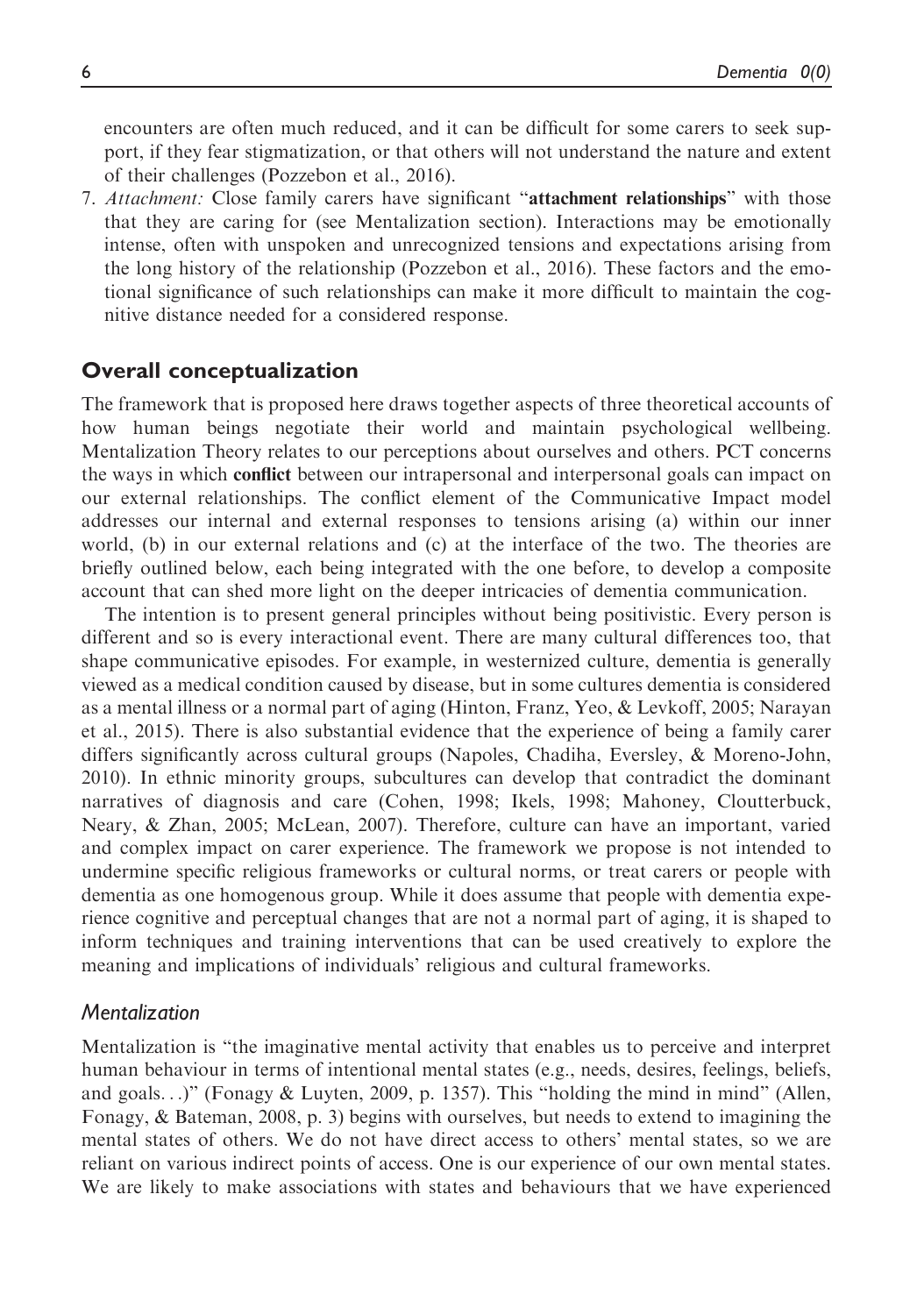ourselves. For example, if someone looks tearful, we may infer likely thoughts contributing to this emotional response with reference to what we think would lead us to a similar response, e.g. someone has just said something unkind, or an event has put them in mind of something sad. However, our own mental states are not always a reliable point of reference, for at least two reasons. Firstly, we do not necessarily understand *ourselves* very well, and therefore are compromised in making inferences about others (Allen et al., 2008). Secondly, we may have complex and inaccurate beliefs about the connections between our own mental states and external factors, built up over many years; these may then influence how we interpret the nature of, and reasons for, others' states of mind.

A second point of access is our pre-existing models of the mind of the particular individual, based on knowing them for a long time, and experiencing them from our own (previous) role perspective. As roles, situations and personalities change in the course of dementia, it will become difficult to fully sustain these models, and attempting to do so may eclipse the cues indicating what the other person is actually communicating. If emotions are high, a carer will likely find it hard to slow their thinking down to evaluate the best approach in communication and care. This is because "mentalizing goes offline in the context of intense emotional arousal as the fight-or-flight response comes online" (Allen et al., 2008, pp. 133–134). At times of intense emotional arousal, patterns of brain functioning and responding can become more automatic and instinctive (Arnsten, Mathew, Ubriani, Taylor, & Li, 1999; Mayes, 2000). The threshold for switching from a mentalizing and flexible response to a more automatic response will vary between individuals (Mayes, 2000).

Consequently, it will be easier for a carer to work with the seven challenges for communication (section 2) if he or she has capacity for "good mentalizing": an accurate and effective understanding of (a) his or her personally important goals and (b) the other person's perspective that takes into account what is really important to them. As we shall see later, goals, rather than externalized behaviours, are crucial to understanding the dynamics of communication, and they are key to how mentalizing occurs. Research suggests that carers' attempts to mentalize are worth the effort. A recent analysis of video data from nine people living with dementia highlighted that even when the carer could not understand the message that was being communicated, attempts to understand and empathize were appreciated (Alsawy, Tai, McEvoy, & Mansell, 2017).

A key influence on Mentalization Theory is attachment theory, according to which infants are biologically predisposed to form attachments to those who (to a greater or lesser extent) protect, soothe and look after them (Ainsworth, 1978; Ainsworth, Blehar, Waters, & Wall, 1978). Bowlby (1982) proposes that from such interactions with caregivers, individuals develop a mental representation of the self in relation to others, along with expectations about they should behave, and how others will behave, in social relationships. These constitute an important default for mentalizing, and thus, internal representations of attachment relationships influence interactions in adults across a range of contexts (Gleeson & Fitzgerald, 2014; Korver-Nieberg, Berry, Meijer, & Haan, 2014; Robles & Kane, 2014).

Significant attachment relationships shape our sense of identity or self (Fonagy, 1999; Pittman, Keiley, Kerpelman, & Vaughn, 2011; Shaver, Mikulincer, Sahdra, & Gross, 2016). In dementia care, long-established attachment relationships are disturbed: the child becomes the carer of the parent, or the wife shifts from intimate partner to a carer role. The significant relational changes experienced may challenge carers' sense of their own identity (Butcher et al., 2001; Shaver & Mikulincer, 2007; Tuomola, Soon, Fisher, & Yap, 2016). Nolte et al. (2013) found that in young healthy adults, attachment-related stress interfered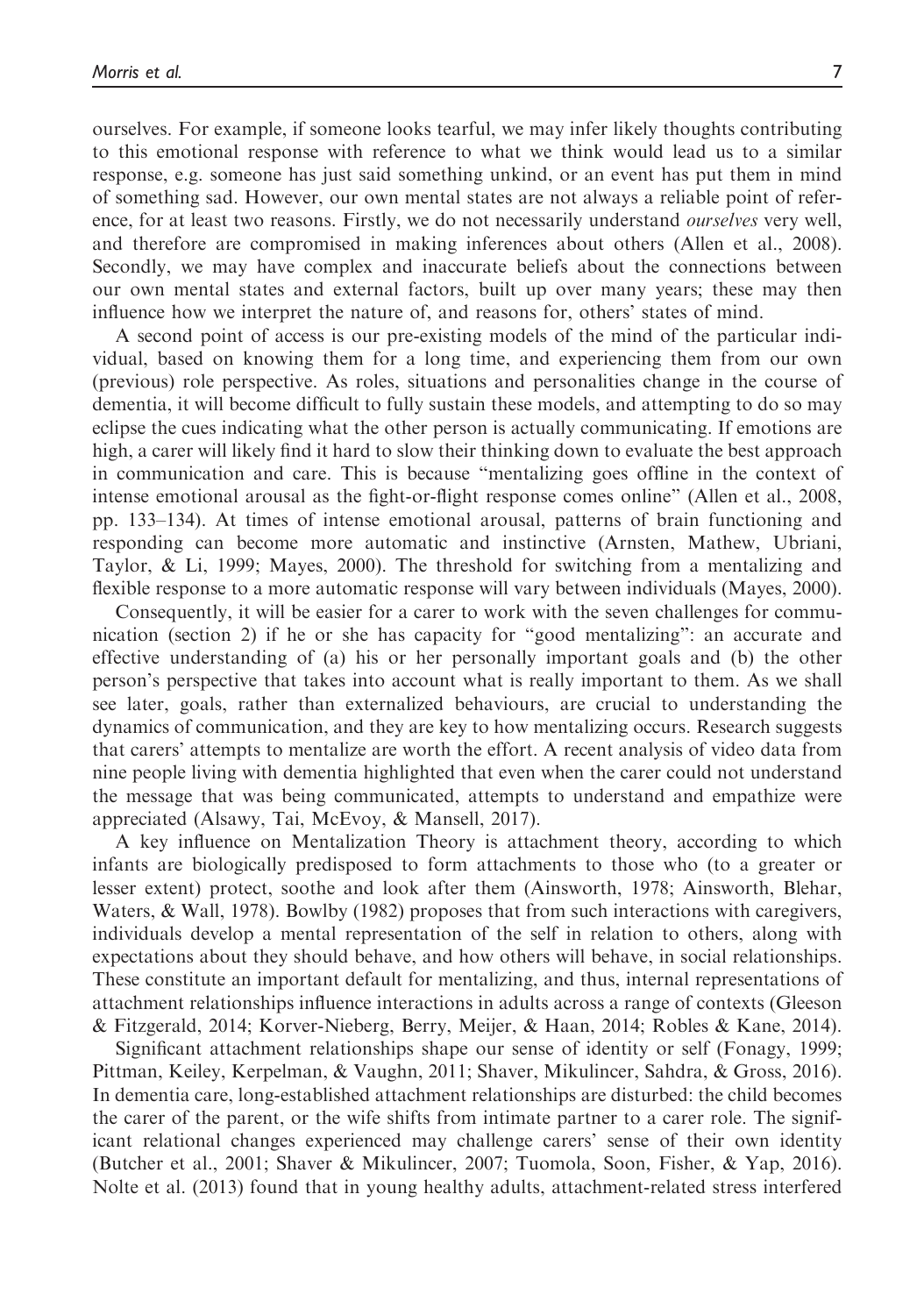with the functioning of brain regions associated with mentalization more than other kinds of stress did. Thus, the loss of the ability to mentalize, mentioned above, may be particularly acute in family relationships, where the stress is commonly attachment-related.

An example of an attachment challenge that family carers may face is the conflict between wanting the person to be "as they were", yet having to deal with them "as they are", that is, with the cognitive, memory, communication and personality changes resulting from dementia: "Seeing the person they had known for so long, who still was physically the same person but in many other ways so different, was an incongruity that at times seemed unreal" (Butcher et al., 2001, p. 46). As noted in section 2, grief is a common response to caring for a person with dementia (Pozzebon et al., 2016). A recent study of family dementia carers found that the changes associated with dementia were often experienced as threats to knowledge, personhood and closeness (Ennis, Tai, McEvoy, & Mansell, 2017). These constitute multiple potential losses, and a capacity for adaptive coping (Schut & Stroebe, 1999) is not guaranteed. Where adaptive coping is successful, the capacity to mentalize means that it will often manifest as a recalibration of the carer's assumptions and priorities, as in Box 1.

Certain detrimental "modes" can result from inadequate mentalization. In "psychic equivalence" mental states are experienced as external reality, e.g. because I feel angry, they intended to anger me (Allen et al., 2008, p. 25). In "pretend" mode, the mental state becomes detached from external reality, so that extensive mentalizing is needed to rationalize the feelings, e.g. explaining away dementia symptoms rather than facing the facts about their cause (Allen et al., 2008, p. 249). In "teleological" mode, mental states are externalized as actions, as with self-cutting to communicate emotional pain (Allen et al., 2008, p. 350). See Table 2 for more details of these mentalization modes.

## PCT and conflict

Where Mentalization Theory focuses on "modelling minds", PCT relates more specifically to the goals of those involved in interactions and how the individual engages externally. The theory is based on the tenet that life, and thereby effective functioning, is a process of control. Control in this sense means the attempt to match one's experiences with internally specified goals or "reference values". That is, there needs to be an alignment between one's priorities and what happens in the world. Without it, or when the person attempts to sustain multiple goals that are incompatible, conflict will be experienced and, where the priorities are important ones, distress (Kelly, Mansell, & Wood, 2015). Problems with control are associated with reduced wellbeing and psychopathology (e.g. Chorpita & Barlow, 1998; Fitzsimons & Fuller, 2002; Gray, Ozer, & Rosenthal, 2017; Harrow, Hansford, & Astrachan-Fletcher, 2009), and control-related conflict has been identified in the experience

Fred's spouse believed that they were not living in their real home that they had occupied since the early 1960s and wanted to be taken 'home, to the other place, it is so much nicer.' After months of frustration, Fred decided that he would, in his words, 'take charge' and formulated a plan in which they would 'go home, to the other place. His wife wanted to take certain items, so Fred phoned their daughter, who 'quickly caught on and went along with it,' to transport the items to 'the other place' while he and his spouse were in transit (Russell, 2001, p. 362).

Box 1. An example of adaptive coping by a dementia carer.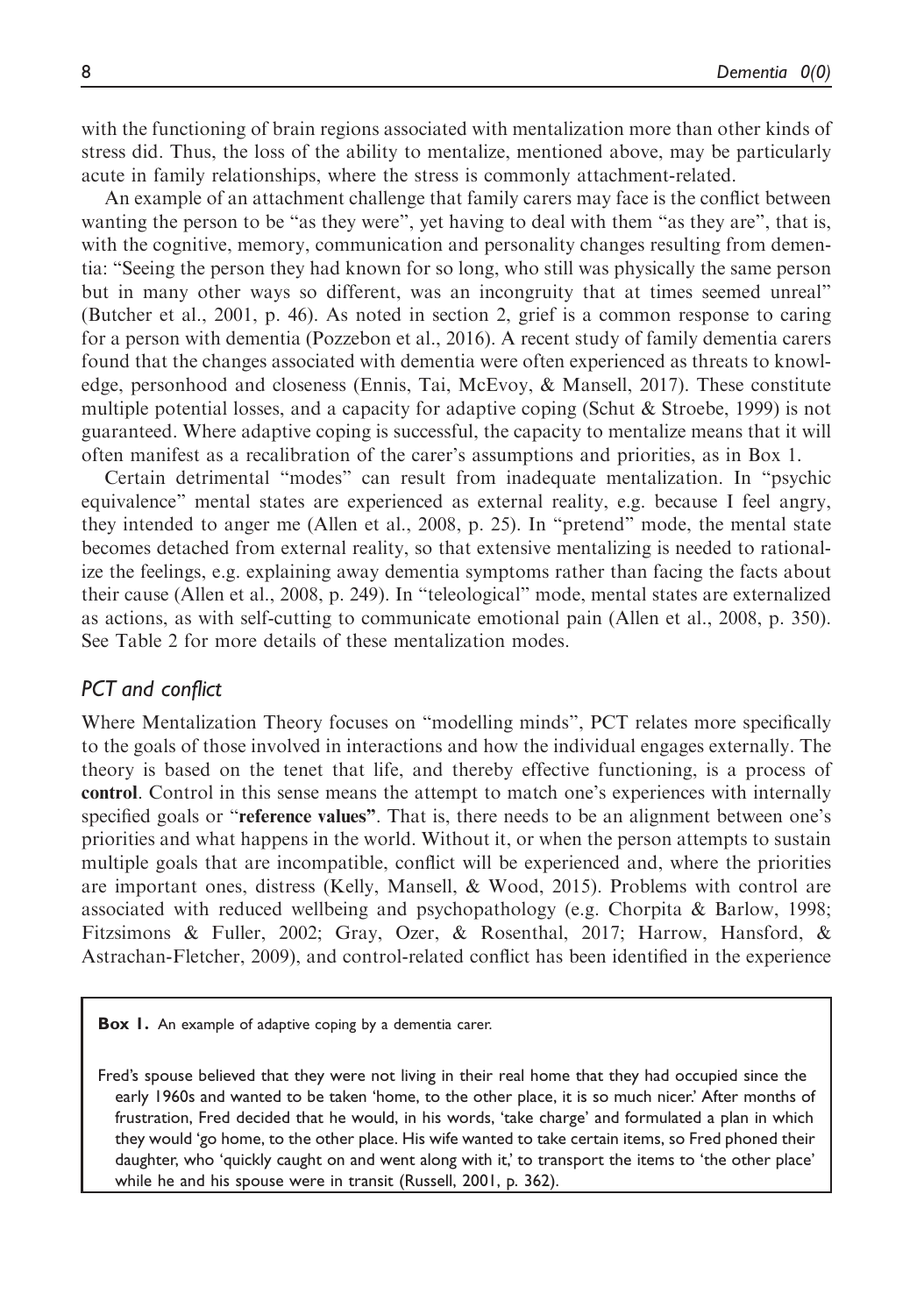|                        | Table 2. Modes of experience when mentalization breaks down.                                                                                                                                                                                                  |                                                                                                                                                                                                                                                                                                                                                             |                                                                                                                                                                                                                                                                                           |                                                                                                                                                                                                             |
|------------------------|---------------------------------------------------------------------------------------------------------------------------------------------------------------------------------------------------------------------------------------------------------------|-------------------------------------------------------------------------------------------------------------------------------------------------------------------------------------------------------------------------------------------------------------------------------------------------------------------------------------------------------------|-------------------------------------------------------------------------------------------------------------------------------------------------------------------------------------------------------------------------------------------------------------------------------------------|-------------------------------------------------------------------------------------------------------------------------------------------------------------------------------------------------------------|
| Mode                   | Definition                                                                                                                                                                                                                                                    | Explanation                                                                                                                                                                                                                                                                                                                                                 | Example I                                                                                                                                                                                                                                                                                 | Example 2                                                                                                                                                                                                   |
| equivalence<br>Psychic | "Mental representations not<br>external reality that they<br>represent" (Allen et al.,<br>distinguished from the<br>2008, p. 91)                                                                                                                              | mental states to others; for<br>example, "I feel rejected so<br>includes attributing one's<br>immovably 'true" (Allen<br>Psychic equivalence mode<br>can be characterized as<br>they have rejected me"<br>"thoughts and feelings<br>become 'too real' and<br>et al., 2008, p. 25). It<br>(Allen et al., 2008)                                               | A qualitative study of family carers<br>attacks or deliberate attempt to<br>Alzheimer's dementia highlight-<br>ed the commonality of attribu-<br>irritate (rather than forgetful-<br>ness cognitive/other changes)<br>tions of anger to personal<br>of people living with<br>(Polk, 2005) | and swearing) as a deliberate or<br>calculated behaviour, instead of<br>able behaviour (e.g. loud voice<br>Understanding socially unaccept-<br>a by-product of cognitive and<br>communication difficulties. |
| Pretend                | are decoupled<br>yet, unlike in<br>not flexibly<br>linked to reality" (Allen<br>et al., 2008, p. 249)<br>"Mental states<br>from reality<br>mentalizing,                                                                                                       | caught up in explanations of<br>sive but lacking in depth and<br>genuine meaning. For carers,<br>mentalizing becomes exces-<br>person that they are caring<br>Subjective thoughts and emo-<br>the motives and intentions<br>separated from reality and<br>tions become completely<br>this could involve getting<br>for that have little basis<br>in reality | one's memory and perception is<br>a<br>changing, it is easy to get into<br>when people are waiting for<br>having a sense of why some-<br>Common (and understandable)<br>diagnosis. In the absence of<br>elaborate- but inaccurate-<br>explanations                                        | "Pretend mode" could be used to<br>on as though things are how we<br>thoughts to one side and carry<br>want them to be (McEvoy,<br>put painful emotions and<br>Morris, Yates-Bolton,<br>Charlesworth, 2018) |
| Teleological           | example, when self-cutting is<br>"Mental states are expressed in<br>goal-directed actions instead<br>of explicit mental represen-<br>employed as a way of com-<br>municating emotional pain"<br>, 2008, p. 350)<br>tation such as words; for<br>(Allen et al. | This refers to the assumption<br>solve emotional difficulties;<br>for instance, anger can be<br>that doing something can<br>destruction of property<br>resolved by violence or                                                                                                                                                                              | of "care" is what has been done<br>Task-focused rather than person-<br>others' mental states (McEvoy,<br>centred care, where evidence<br>rather than our own and<br>Morris, Yates-Bolton,<br>Charlesworth, 2018)                                                                          | they are unable to express their<br>demand very physical and con-<br>no longer cares about them if<br>care in words (this mode can<br>Assuming that the other person<br>crete expressions of support)       |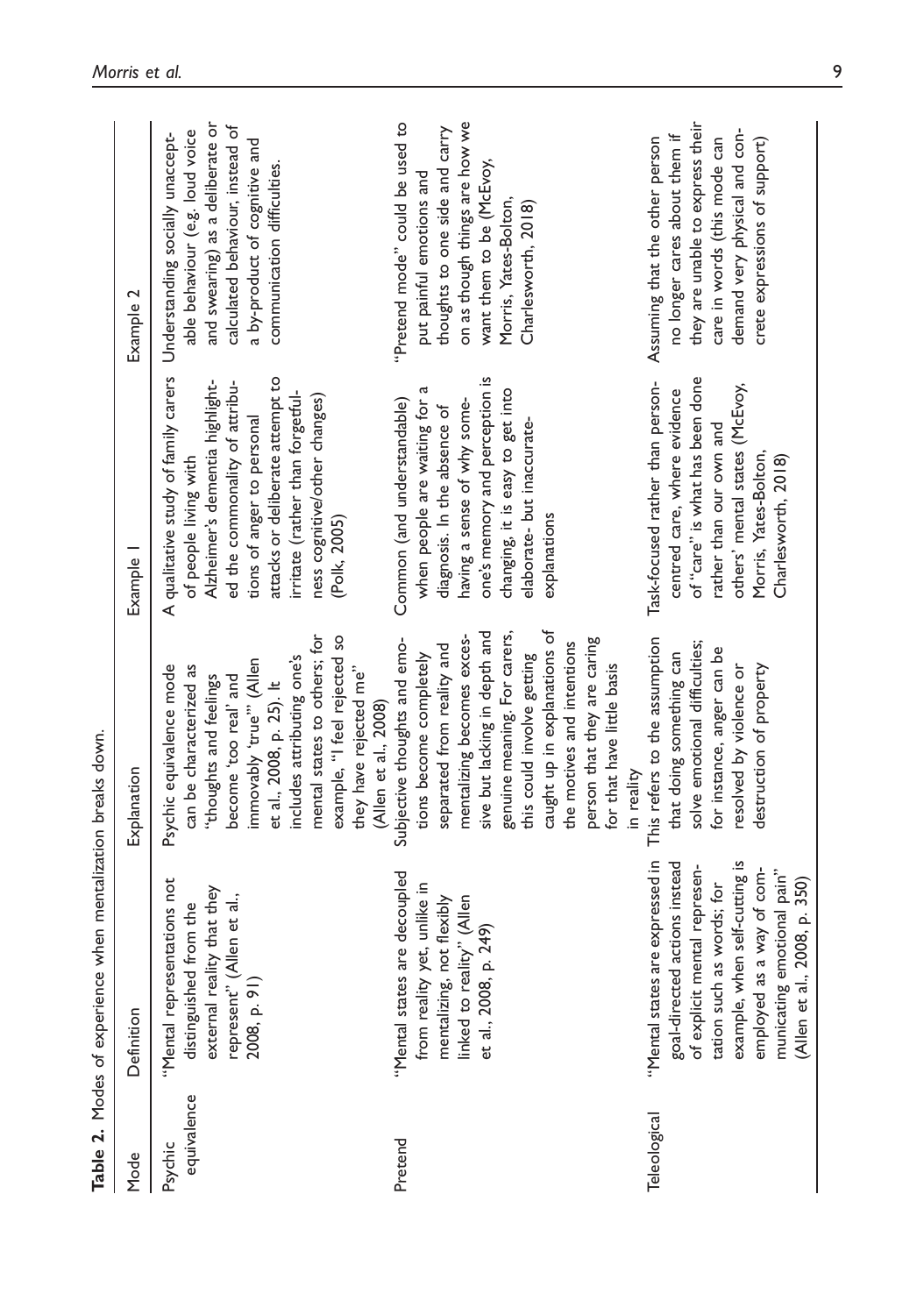of family carers of people living with dementia (Shim, Barroso, & Davis, 2012). From a PCT perspective, enduring conflict between people's valued goals is a primary cause of loss of control, which manifests as distress and unwanted psychological symptoms, such as stress, low-mood and irritation (Alsawy, Mansell, Carey, McEvoy, & Tai, 2014).

Goals are conceptualized in a hierarchy, with the higher-levels, often associated with longer term values, setting the reference values for lower-levels (Powers, 1973). For example, the higher-level goal "be a good friend" sets the goal "keep in regular contact", which could lead to actions such as texting friends, meeting regularly, etc. Higher-level references often represent longer term goals and values. Enduring conflict between higher-level references significantly contributes to loss of control and distress, as higher-level references specify a range of lower-level references (Alsawy et al., 2014; Kelly, Mansell, & Wood, 2011; Kelly et al., 2015).

The theory recognizes that since complete influence over events is rarely possible, the way to sustain adequate control, and thus avoid conflict and distress, is to recognize and adjust or abandon goals that cannot be achieved (Brandtstädter, 2009; Morris, Mansell,  $\&$ McEvoy, 2016; Powers, 1973). This change happens through a trial and error process termed *reorganization* (Powers, 1973). Full resolution of internal conflict requires **reorgani**zation at the source of the conflict: which can be experienced as a shift in one's priorities, having an insight, or having a change in perspective on a problem (Gianakis & Carey, 2008, 2011; Higginson & Mansell, 2008). Since higher-level conflict is particularly likely to endure, and promote significant distress (Kelly et al., 2011, 2015), a recognition of higher-level conflicting goal(s) is generally required to regain control. In turn, increased **awareness** of internal goals is important for re-establishing perceived control and hence resilience (Dias et al., 2015; Harmell, Chattillion, Roepke, & Mausbach, 2011).

People living with dementia may have a decreased capacity to rethink their situation, calibrate their goals appropriately, and act to achieve them, with the result that they experience reduced control (Moyle, 2010; Steeman et al., 2006). This leaves them vulnerable to their circumstances, making it vital that carers are able to manage any resulting externalized conflict, as explored in the next section.

#### Conflict and reduced Communicative Impact

Like PCT, Wray's Communicative Impact model (Wray, 2016) identifies the achievement of personal goals as central to sustaining a sense of control over one's life. Her model, however, specifically focuses on the role of communication in achieving these goals, and the "communicative impact" that a person's interactive turns have in moulding their world as they want and need it to be. Much of the purpose of communication, in this view, is getting others to act as agents when it is not possible for the speaker to achieve change directly. Since people have multiple goals, communication is subtle. For example, a rude request to close a door may result in a closed door, but undermine the goal of sustaining a valued relationship. As a result, humans' linguistic and non-verbal choices in communication are carefully tailored to navigate maximizing success on several fronts at once.

In dementia, communication is a significant casualty (Wray, 2018), with associated impact on the mental health of carers (Watson et al., 2012). The intricacies of effective communication, easily disturbed by changes in language patterns and relationships, are further undermined by the conflicts arising from unmet goals, as laid out in PCT. Interpersonal conflicts, such as arguments, expressions of frustration and anger, etc., can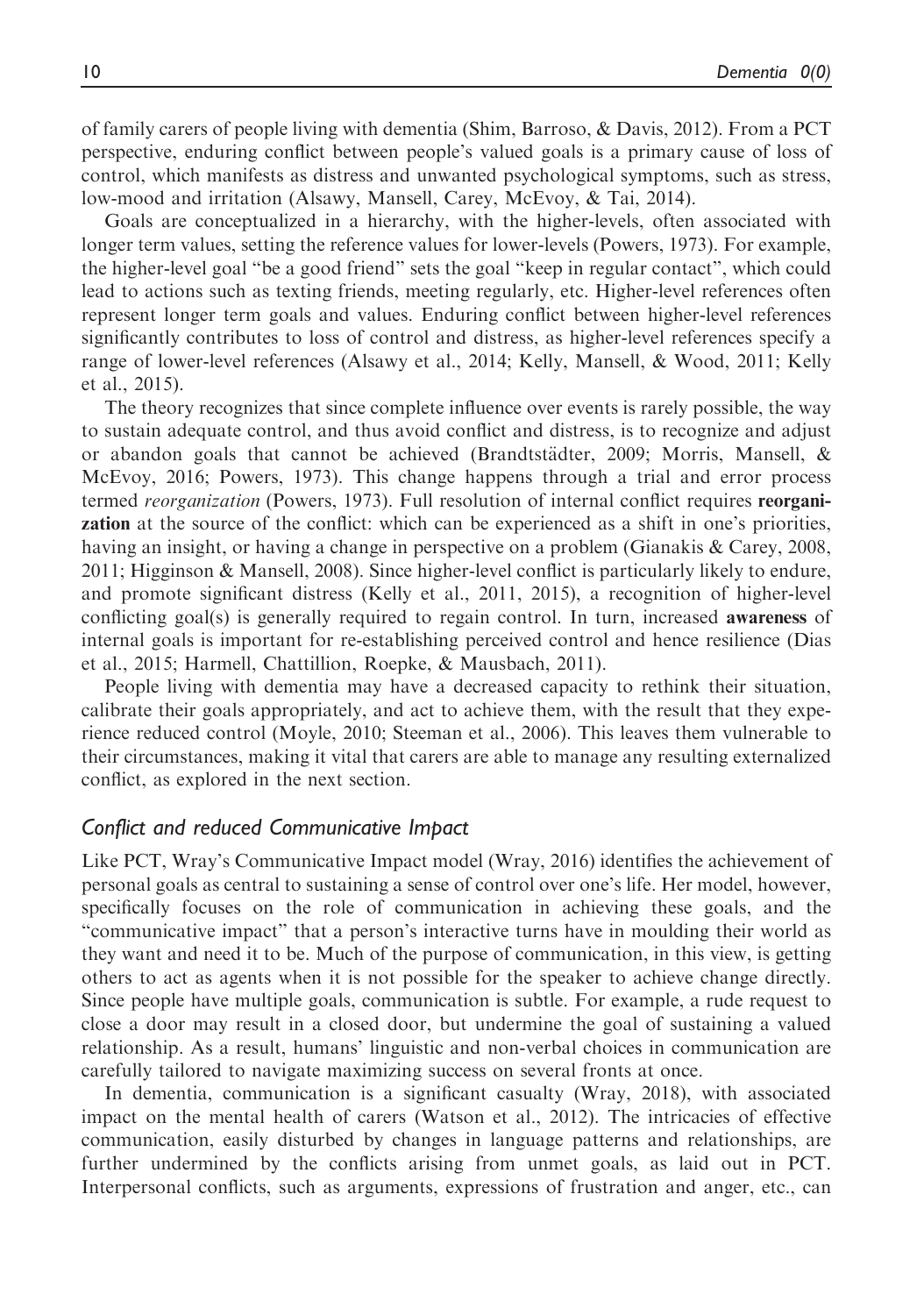be conceptualized as external manifestations of internal conflict (Wray, 2016). Often, the failure to deploy communication effectively to achieve multiple, possibly contradictory, personal goals generates an emotional response (e.g. anger, stress or depression) that impedes effective mentalization.

Wray's model offers specific insights into the problems that can occur when communicating with a person living with dementia. One is a paradox that can arise between the desire to treat a person living with dementia as "like me", where the person's behaviour as viewed as bounded by normal social conventions, versus re-mentalizing, to see the person as "not like me", which accommodates any behaviour that would otherwise be upsetting or offensive (Wray, 2013). The latter option can protect the carer's emotional state by neutralizing hurtful or annoying behaviours. However, distancing like this could draw the carer into dehumanizing the person with dementia. Wray argues that if the high-level goal of being a good person conflicts with the high-level goal of self-protection through distancing, the carer may be trapped in guilt and anxiety, leading to extreme stress. Wray proposes that if we once we recognize how internal conflict can be the source of external conflict, "it becomes possible to identify options for resolving conflict, which are not available if conflict is located only in the external social space" (Wray, 2016, p. 117).

Box 2 is an example of how awareness of internal conflicted goals can result in constructive attempts to meet the goals of all involved in the interaction. It was recounted by a carer at one of our Empowered Conversations training courses and has been fully anonymized and adapted to protect identities.

## Towards supportive interventions in carer training: The Communication Empowerment framework

Carers may face many challenges, but they are also capable of identifying the positive aspects of their role (Brodaty & Donkin, 2009). Furthermore, people living with dementia can draw on considerable resources of resilience (Desai, Desai, McFadden, & Grossberg, 2016). One method for supporting both carers and people living with dementia is training for carers. Research indicates that the acquisition of knowledge and skills can support carer

#### Box 2. Addressing conflicting goals.

When she visited her Mum, who had dementia, Claire sometimes ironed while watching TV. She did this because she felt she needed a break. But she was also aware that her Mum was distressed when she was ironing. Claire experienced both an internal conflict between wanting a break and not wanting her Mum to be distressed, and an external conflict, because of the way her Mum's distress manifested. Claire inferred that her Mum thought Claire was ignoring and excluding her. Through awareness of her internal conflicted goals, Claire was able to recognize that she was not fully meeting either of her goals fully: her Mum's distress meant she did was not really having a break. She realized that it would be more of a break for her if her Mum was involved in the ironing process, because then her Mum would not be distressed. Hence, she asked her Mum to pass her the clothes. Through identifying her internal goals (one of which directly referred to another person's goals), Claire was able to reach a positive compromise. If she has just focused on reducing her Mum's distress, she might not have arrived at this solution; for example, she might have only tried to calm and soothe her, instead of addressing the underlying conflict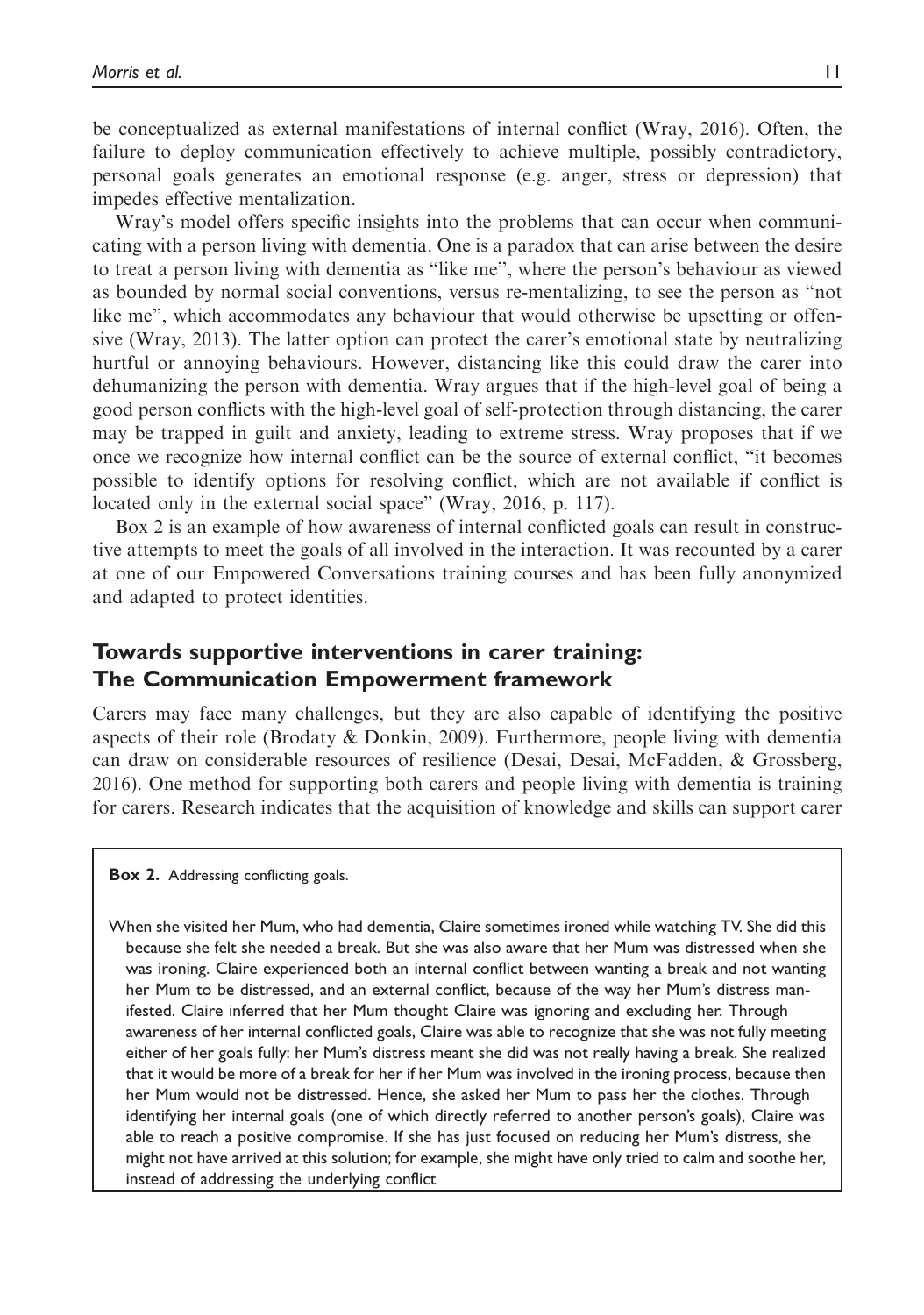resilience and the maintenance of positive relationships with those cared for (Donnellan, Bennett, & Soulsby, 2015); for example, understanding how memory changes influence communication can enable more accurate mentalization. In particular, communicationfocused training interventions can enhance perceived coping and control (Dias et al., 2015; Eggenberger et al., 2013; Harmell et al., 2011).

Jointly, the theories and models reviewed above offer new insights into how this can be achieved. In the Communication Empowerment framework, these theories are integrated; generating a means for emphasizing the importance of care partners trying to understand the perspective of the person they are caring for, while not losing sight of their own goals and experiences. This framework specifies how conflicts can arise and indicates how these can be addressed. It indicates other specific ways that communication can break down and be enhanced.

Training programmes need to provide techniques for responding to daily challenges that encourage the resolution of internal conflicts between higher-level goals, because this will increase the scope for control and thus promote resilience (Alsawy et al., 2014; Dias et al., 2015; Harmell et al., 2011; Morris et al., 2016). As noted above, reorganizing and resolving higher-level conflicts is also likely to improve communication, because it reduces the likelihood of external conflict. In turn, good relationships make it easier to spend time together and share activities, which people living with dementia identify as important to them (Alsawy et al., 2017). Carers benefit through the fulfilment of higher-level goals like creating joy and supporting the person living with dementia, commonly someone they have loved and known for a significant amount of time (Butcher et al., 2001; Russell, 2001). Raising awareness of higher-level goals thus exposes not only self-oriented priorities but also otheroriented ones, enabling a creative approach to working with conflicting goals (Morris et al., 2016).

Carers learn that even when an interaction features elements of conflict, such as disagreement or verbal aggression, shared cooperative goals may underpin it. For example, it is likely that both parties want to achieve lower-level goals (e.g. the successful eating of a meal) alongside higher-level ones (e.g. sustaining calm and good humour). Drawing carers' attention to the probability that any external conflict is not born of contradictory goals but of different, perhaps misleading, ways of achieving aligned goals can be enough to help the carer re-mentalize the situation to exploit the underlying harmony in their intentions. Thus,

Box 3. The de-escalation of external conflict.

Elaine is getting increasingly irritable with Burt, whom she is caring for. She finds herself snapping at him. Even so, some elements of collaborative low-level collective control are still present, such as using a common language and orientating her body towards him (McClelland, personal communication). Suddenly, she realizes that she is snapping and notices that he seems a bit withdrawn. She reflects that she does not want to upset him (her higher-level goal) and that she values their relationship (shared higher-level goal). It is likely that these higher-level goals are at the periphery of Elaine's awareness throughout the interaction, tempering her reactions. She probably also has a higher-level perception that physical violence is unacceptable (Wray, 2013), which contributes to her not being physically aggressive (Kent McClelland, personal communication, 2017). Training can help carers like Elaine more quickly and easily to identify shared and collaborative goals, with a consequent reduction in external conflict (RedactedMcEvoy, Eden, Morris, & Mansell, 2016)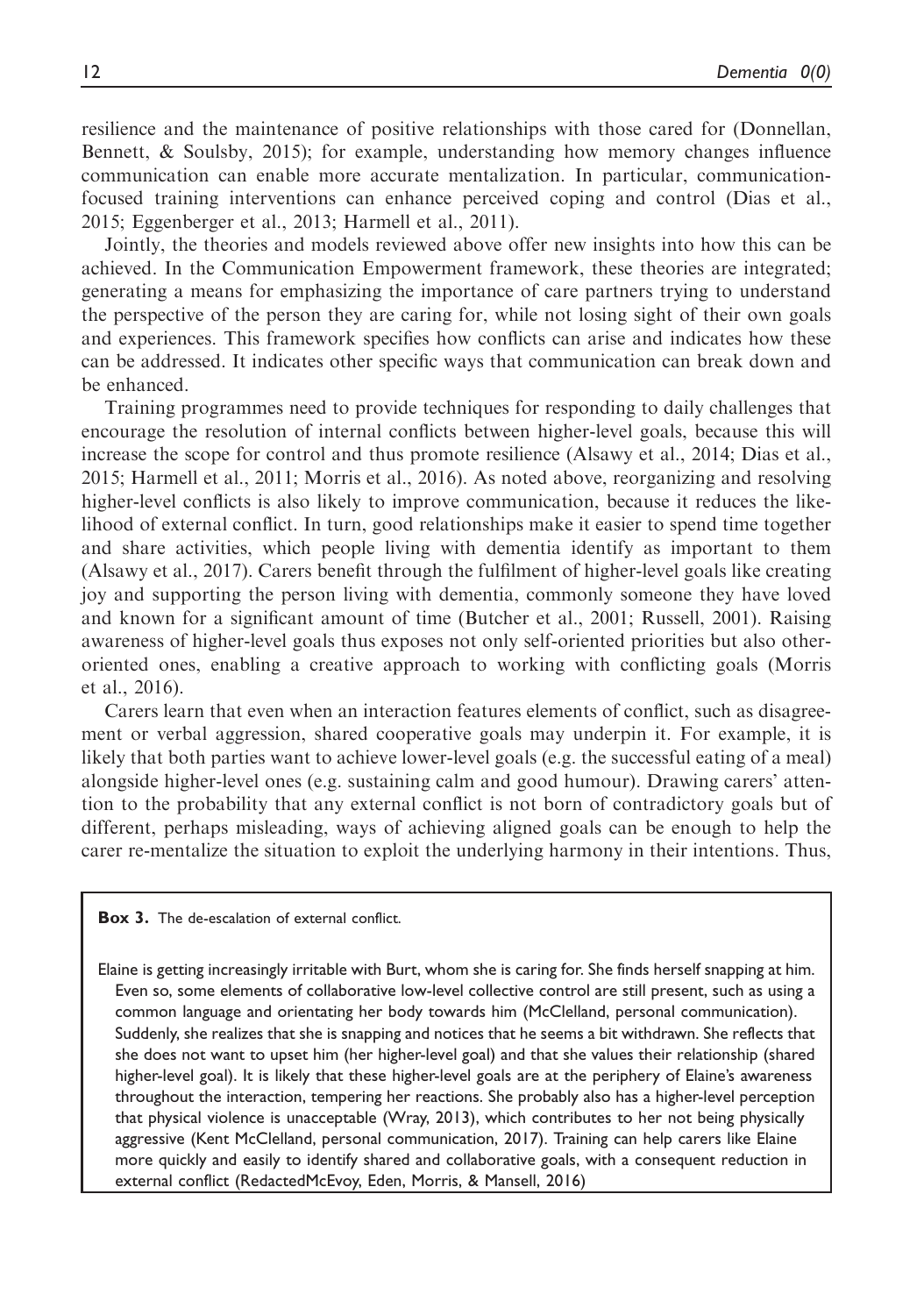even if there is conflict at one level of the **control system**, identifying collaborative goals can stop conflict escalating (Morris et al., 2016; Kent McClelland, personal communication, 2017). Box 3 gives an example.

A key focus of the framework provided is recognizing how communicative behaviours on the part of the carer can unintentionally undermine the experience of control in the person they are caring for. For example, if the carer is aggressive, or unable to achieve basic communicative goals because of an internal conflict, the person living with dementia will have a reduced range of options for responding. Since enduring goal conflicts are likely to cause distress and stress (Gray et al., 2017; Kelly et al., 2015), helping carers to work around them is crucial.

Carers need to be supported in effective mentalizing, taking into account the current situation and not remaining in thrall to historical goals that can no longer apply. Mentalizing involves an integrated response to self and other and takes into account all perceptual data reasonably accurately, including the present situation, the likely perspective of the other person, and their own goals and emotional responses. "Great effort is required to attend to and reflect on mental states, especially when striving to hold multiple perspectives in mind in the midst of strong emotions" (Allen et al., 2008, p. 70).

It is also important to reassure carers that the temporary loss of mentalization is normal, since our attention fluctuates with context and mood. Thus, it is not a matter of having to sustain a highly deliberated perspective all the time, but of recognizing the risks of prolonged and intense loss of mentalization for precious interpersonal relationships. Ineffective mentalizing occurs when a particular mode (see Mentalization section) is used rigidly and inflexibly (Lemma, Target, & Fonagy, 2011; McEvoy, Eden, Morris & Mansell, 2016; Morris & Mansell, 2018). For example, if frustration becomes all-consuming, then it is likely to become difficult not to link it to the external reality (psychic equivalence mode – see Table 2), such as believing that the person with dementia is being deliberately annoying. If the teleological mode is entered, the carer may act on the emotion, by showing physical or verbal aggression (Asen & Fonagy, 2017a, 2017b). Although acknowledging anger is the first step, carers can be helped to recognize how, when anger is the dominant state, mentalizing becomes difficult and it is easy to lose perspective. That is, when people do things that they later regret and cause estrangement from those around them (Asen  $\&$  Fonagy, 2017a). Particularly, potent forms of rigid control likely to affect carers include prolonged use of mentalization modes that enable emotional suppression. Rigid use of mentalization modes becomes problematic and distressing when this blocks the more important higherlevel goals that are the truer reflection of the carer's core intentions, such as commitment and care (Morris & Mansell, 2018).

## Conclusion

We have shown how conflicts within and between people, with regard to their higher- and lower-level goals, are more or less inevitable, and that they are likely to result in emotional responses that shape the content and tone of communication. Since language is a window on our thoughts, it is very difficult fully to shield others from the emotive power behind our words and non-verbal signals. Carers of people living with dementia experience high levels of stress on account of their situation and the many conflicting goals they must deal with, including those that relate to their non-carer identities. They also often have a high level of commitment to maintaining connection with the person they are caring for.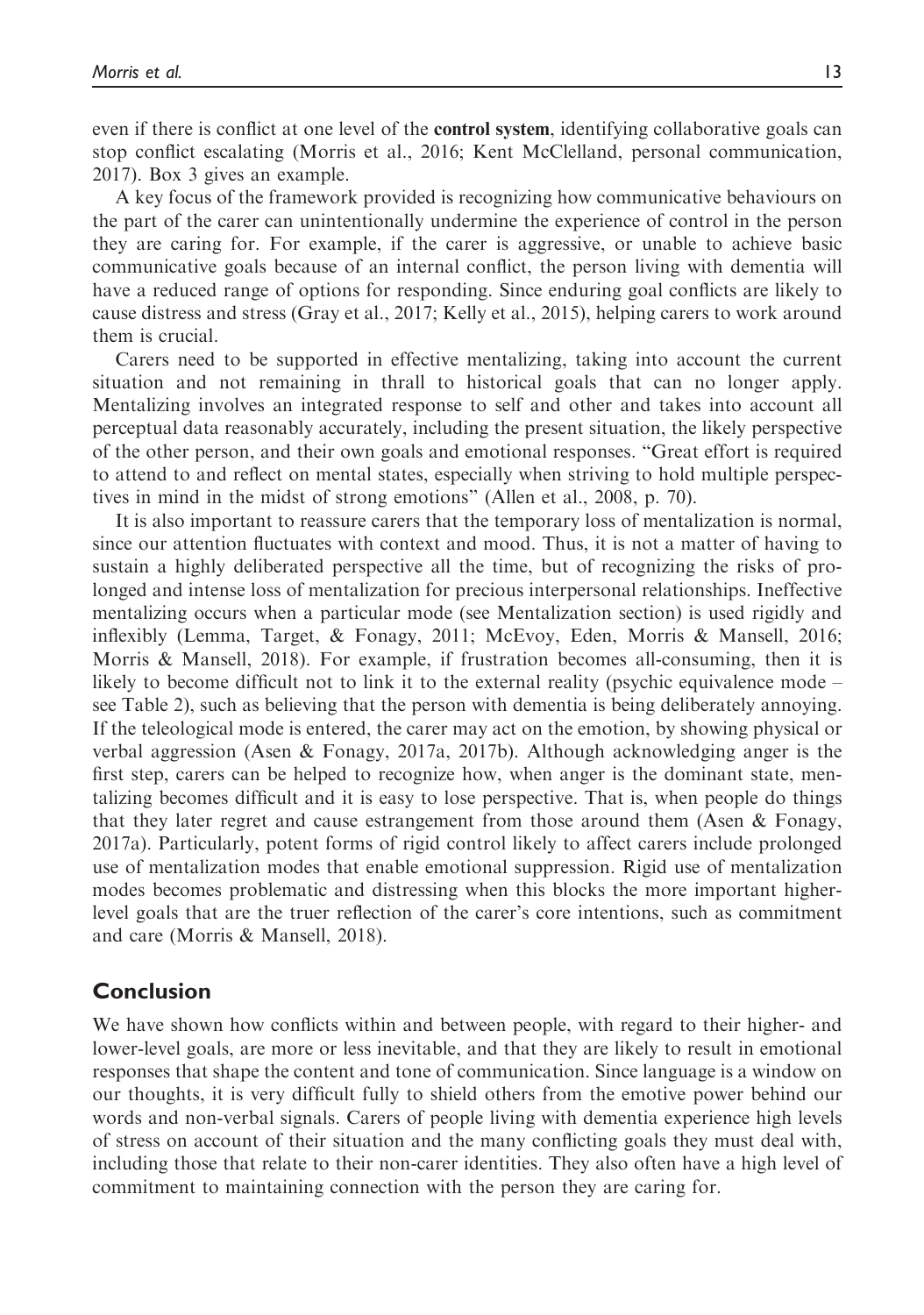Carers can be effectively supported by the opportunity to reflect on how these dynamics play out in their daily lives, and being helped to develop mentalization strategies that can give them the capacity to identify and then fulfil their own, and the others', goals. We have described challenges that can affect communication between carers and people living with dementia. Responding creatively to these challenges and building on strengths and resilience can lead to more satisfying communication. This paper details specific psychological and relational mechanisms that can be targeted to enhance communication, the Communication Empowerment framework. This framework indicates (a) why it is important for both individuals in a conversation to feel that they have control and (b) how the carer can be equipped to recognize intra- and interpersonal goal conflicts and resolve them. Key elements that facilitate the resolution of internal and external conflicts include being able to recognize and express concerns (even if not always directly to the person with dementia), identify the source and nature of the conflict, engage with changes in emotion, and sustain an awareness of how thoughts and relationships are shifting.

For this reason, our training approach, Empowered Conversations, focuses on the above elements, as a way of helping carers develop enhanced mentalization and facilitate cognitive flexibility; a flexibility of awareness in relation to important goals that results in appropriate practical actions (Morris & Mansell, 2018; Morris, Mansell, Amos, & Edge, 2016). Examples of methods to enhance these processes include being able to express and discuss concerns in order to elaborate mentalization of self and others; engaging with conflicts and changes in emotion enhances the ability to consider strong emotions and respond flexibly. Empowered Coversations also provides carers with techniques that will assist the person with dementia to connect with their goals and regain control. For example, carers are taught the "invitation to respond" technique, which allows people living with dementia to respond if they want to. Details of the techniques used in Empowered Conversations are presented in our companion paper (in preparation) and on our website, http://empowered-conversations. co.uk/.

In summary, the key features of the Communication Empowerment framework enable it to generate direct practical implications. It supports care partners to "hold in mind" both their goals and the likely goals of the person they are caring for. It specifies ways in which communication can be impaired and related ways it can be enhanced; these include attention to emotion and non-verbal communication and the impact each of these can have on communication. Further, it delineates ways in which carers can be supported to identify and meet the important goals of all those involved in an interaction.

#### Acknowledgements

We thank Dr Margaret Garner for reviewing an earlier version of this manuscript.

#### Declaration of Conflicting Interests

The author(s) declared no potential conflicts of interest with respect to the research, authorship, and/or publication of this article.

#### Funding

The author(s) disclosed receipt of the following financial support for the research, authorship, and/or publication of this article: This framework was developed as part of a project funded by the Big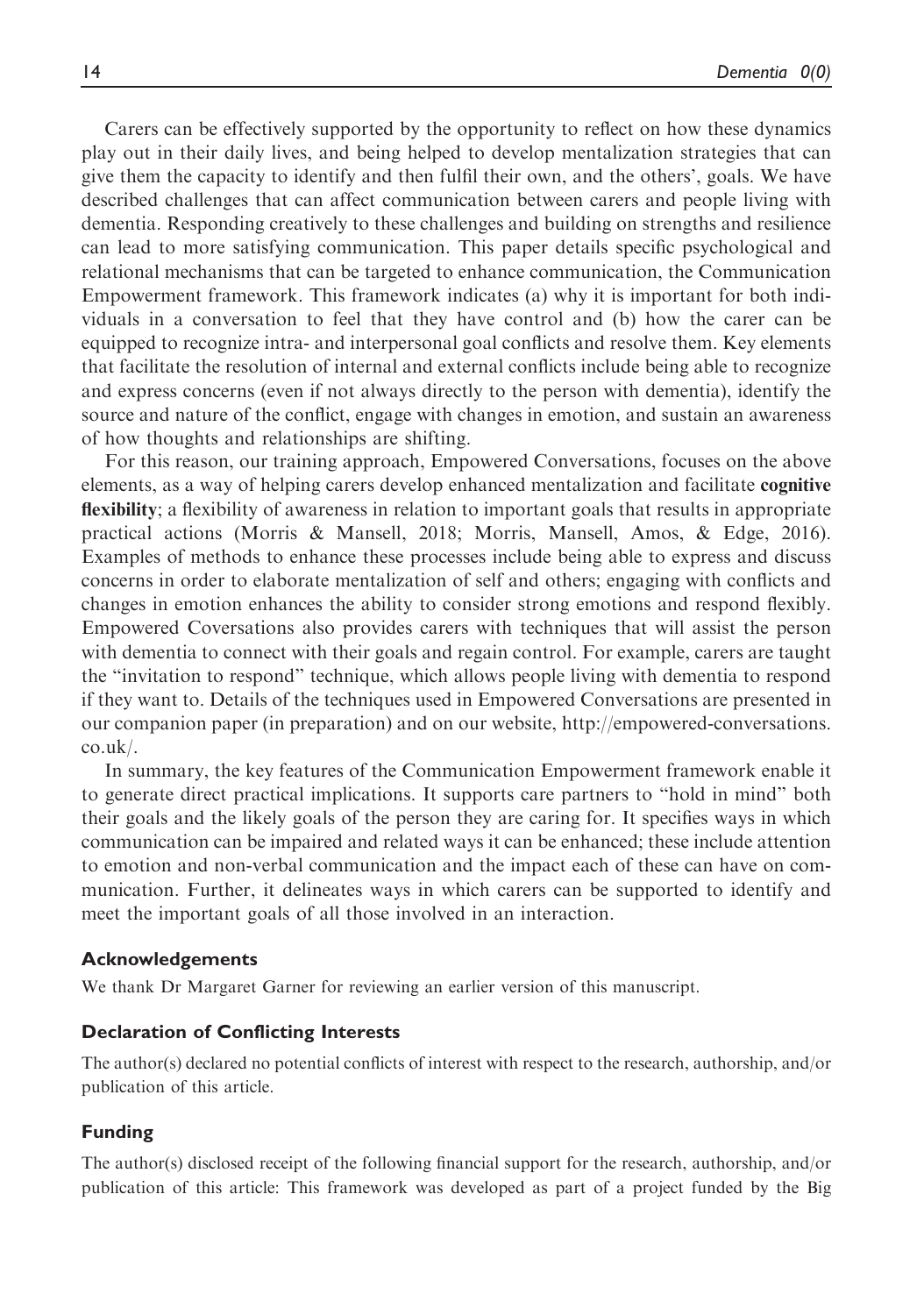Lottery Fund (grant number 10010293441). This research was supported by an ESRC Impact Acceleration grant to Professor Alison Wray at Cardiff University.

#### ORCID iD

Lydia Morris **D** <http://orcid.org/0000-0002-3337-8144> [Tracey Williamson](http://orcid.org/0000-0002-3337-8144) <http://orcid.org/0000-0002-7736-0712>

#### **References**

- Ainsworth, M. D. (1978). The Bowlby-Ainsworth attachment theory. Behavioral and Brain Sciences, 1(3), 436–438.
- Ainsworth, M. D., Blehar, M. C., Waters, E., & Wall, S. (1978). Patterns of attachment: Assessed in the strange situation and at home. Hillsdale, NJ: Erlbaum.
- Allen, J. G., Fonagy, P., & Bateman, A. W. (2008). Mentalizing in clinical practice. London, England: American Psychiatric Pub.
- Alsawy, S., Mansell, W., Carey, T. A., McEvoy, P., & Tai, S. J. (2014). Science and practice of transdiagnostic CBT: A Perceptual Control Theory (PCT) approach. International Journal of Cognitive Therapy, 7(4), 334–359.
- Alsawy, S., Tai, S., McEvoy, P., & Mansell, W. (2017). It's nice to think somebody's listening to me instead of saying 'oh shut up'. People with dementia reflect on what makes communication good and meaningful. Manuscript submitted for publication.
- Arnsten, A., Mathew, R., Ubriani, R., Taylor, J., & Li, B. (1999). Alpha-1 noradrenergic receptor stimulation impairs prefrontal cortical cognitive function. Biological Psychiatry, 45(1), 26.
- Asen, E., & Fonagy, P. (2017a). Mentalizing family violence part 1: Conceptual framework. Family Process, 56(1), 6–21.
- Asen, E., & Fonagy, P. (2017b). Mentalizing family violence Part 2: Techniques and interventions. Family Process, 56(1), 22–44.
- Bartlett, R., & O'Connor, D. (2007). From personhood to citizenship: Broadening the lens for dementia practice and research. Journal of Aging Studies, 21(2), 107–118. doi: https://doi.org/10.1016/j. jaging.2006.09.002.
- Bayles, K. A., & Tomoeda, C. K. (2014). Cognitive-communication disorders of dementia (2nd ed.). San Diego, CA: Plural Publishing.
- Bora, E., Eryavuz, A., Kayahan, B., Sungu, G., & Veznedaroglu, B. (2006). Social functioning, theory of mind and neurocognition in outpatients with schizophrenia: Mental state decoding may be a better predictor of social functioning than mental state reasoning. Psychiatry Research, 145(2), 95–103.
- Bora, E., Walterfang, M., & Velakoulis, D. (2015). Theory of mind in behavioural-variant frontotemporal dementia and Alzheimer's disease: A meta-analysis. J Neurol Neurosurg Psychiatry, 86(7), 714–719.
- Bowlby, J. (1982). Attachment and loss: Retrospect and prospect. American Journal of Orthopsychiatry, 52(4), 664.
- Brandtstädter, J. (2009). Goal pursuit and goal adjustment: Self-regulation and intentional selfdevelopment in changing developmental contexts. Advances in Life Course Research, 14(1), 52–62.
- Brodaty, H., & Donkin, M. (2009). Family caregivers of people with dementia. *Dialogues Clin* Neurosci, 11(2), 217–228.
- Brooker, D. (2003). What is person-centred care in dementia? Reviews in Clinical Gerontology, 13(3), 215–222.
- Butcher, H. K., Holkup, P. A., & Buckwalter, K. C. (2001). The experience of caring for a family member with Alzheimer's disease. Western Journal of Nursing Research, 23(1), 33–55.
- Chorpita, B. F., & Barlow, D. H. (1998). The development of anxiety: The role of control in the early environment. Psychological Bulletin, 124(1), 3.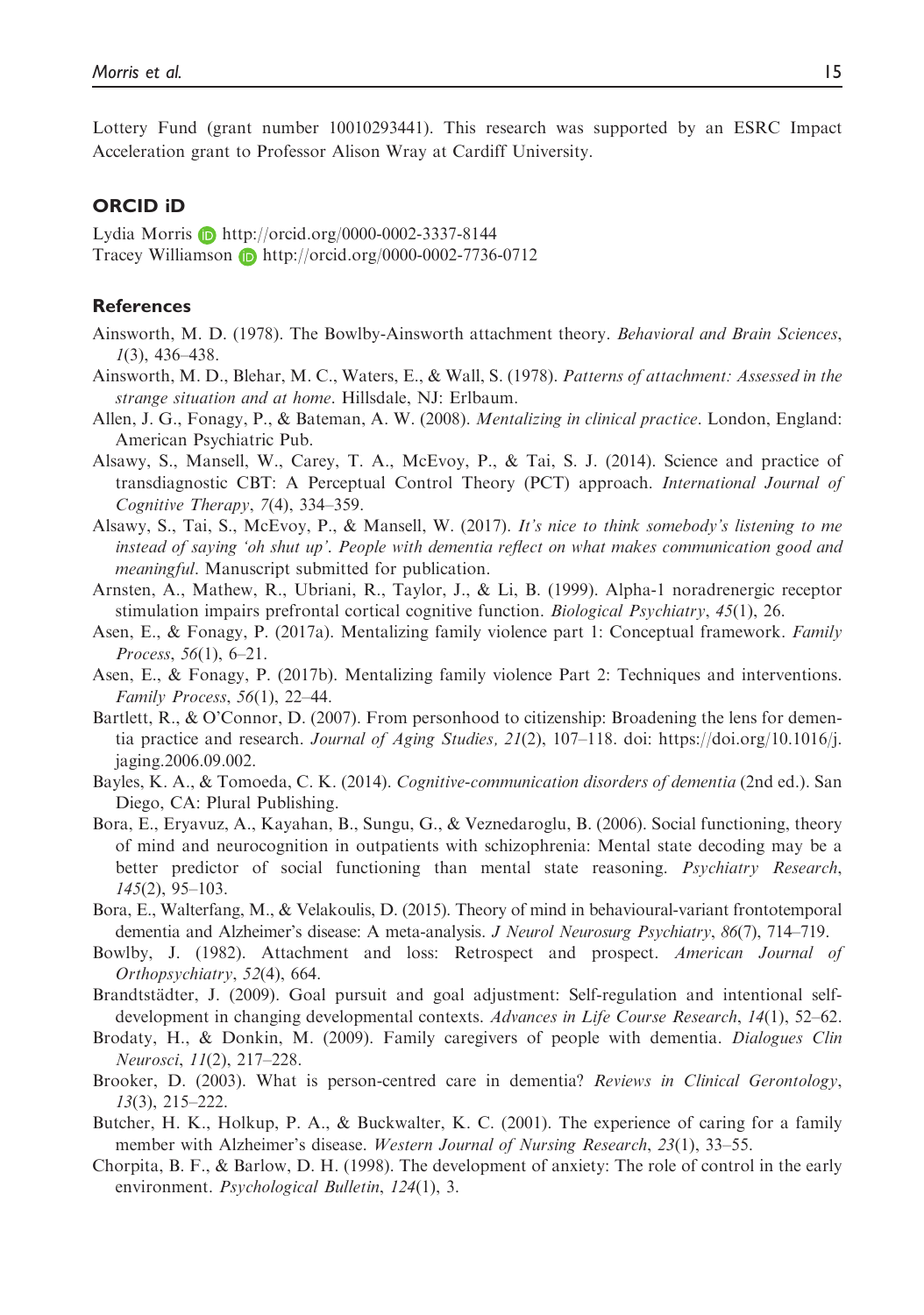- Cohen, L. (1998). No aging in India: Alzheimer's, the bad family, and other modern things. Oakland: University of California Press.
- Desai, A. K., Desai, F. G., McFadden, S., & Grossberg, G. (2016). Experiences and perspectives of persons with dementia. In M. Boltz & J. E. Galvin (Eds.), Dementia care (pp. 151–166). New York, NY: Springer.
- Dias, R., Santos, R. L., Sousa, M. F. B. D., Nogueira, M. M. L., Torres, B., Belfort, T., & Dourado, M. C. N. (2015). Resilience of caregivers of people with dementia: A systematic review of biological and psychosocial determinants. Trends in Psychiatry and Psychotherapy, 37(1), 12–19.
- Donnellan, W. J., Bennett, K. M., & Soulsby, L. K. (2015). What are the factors that facilitate or hinder resilience in older spousal dementia carers? A qualitative study. Aging & Mental Health, 19(10), 932–939.
- Eggenberger, E., Heimerl, K., & Bennett, M. I. (2013). Communication skills training in dementia care: A systematic review of effectiveness, training content, and didactic methods in different care settings. International Psychogeriatrics, 25(3), 345–358. DOI: 10.1017/S1041610212001664.
- Elvish, R., Lever, S.-J., Johnstone, J., Cawley, R., & Keady, J. (2013). Psychological interventions for carers of people with dementia: A systematic review of quantitative and qualitative evidence. Counselling and Psychotherapy Research, 13(2), 106–125.
- Ennis, L., Tai, S., McEvoy, P., & Mansell, P. (2017). The phenomenology of good communication from the perspectives of family caregivers of people with dementia. Manuscript in preparation.
- Feast, A., Orrell, M., Charlesworth, G., Melunsky, N., Poland, F., & Moniz-Cook, E. (2016). Behavioural and psychological symptoms in dementia and the challenges for family carers: Systematic review. The British Journal of Psychiatry, 208(5), 429–434.
- Fitzsimons, S., & Fuller, R. (2002). Empowerment and its implications for clinical practice in mental health: A review. Journal of Mental Health, 11(5), 481-499.
- Fonagy, P. (1991). Thinking about thinking: Some clinical and theoretical considerations in the treatment of a borderline patient. The International Journal of Psycho-Analysis, 72(4), 639.
- Fonagy, P. (1999). Attachment, the development of the self, and its pathology in personality disorders. Treatment of Personality Disorders, 53, 68.
- Fonagy, P., & Luyten, P. (2009). A developmental, mentalization-based approach to the understanding and treatment of borderline personality disorder. Development and Psychopathology, 21(4), 1355–1381.
- Fonagy, P., & Target, M. (1997). Attachment and reflective function: Their role in self-organization. Development and Psychopathology, 9(4), 679–700.
- Gianakis, M., & Carey, T. A. (2008). A review of the experience and explanation of psychological change. Counselling Psychology Review, 23(3), 27–38.
- Gianakis, M., & Carey, T. A. (2011). An interview study investigating experiences of psychological change without psychotherapy. Psychology and Psychotherapy: Theory, Research and Practice, 84(4), 442–457.
- Gleeson, G., & Fitzgerald, A. (2014). Exploring the association between adult attachment styles in romantic relationships, perceptions of parents from childhood and relationship satisfaction. *Health*, 6(13), 1643.
- Gray, J. S., Ozer, D. J., & Rosenthal, R. (2017). Goal conflict and psychological well-being: A metaanalysis. Journal of Research in Personality, 66, 27–37.
- Haberstroh, J., Neumeyer, K., Krause, K., Franzmann, J., & Pantel, J. (2011). TANDEM: Communication training for informal caregivers of people with dementia. Aging  $\&$  Mental Health, 15(3), 405–413. DOI: 10.1080/13607863.2010.536135.
- Harmell, A. L., Chattillion, E. A., Roepke, S. K., & Mausbach, B. T. (2011). A review of the psychobiology of dementia caregiving: A focus on resilience factors. Current Psychiatry Reports, 13(3), 219–224.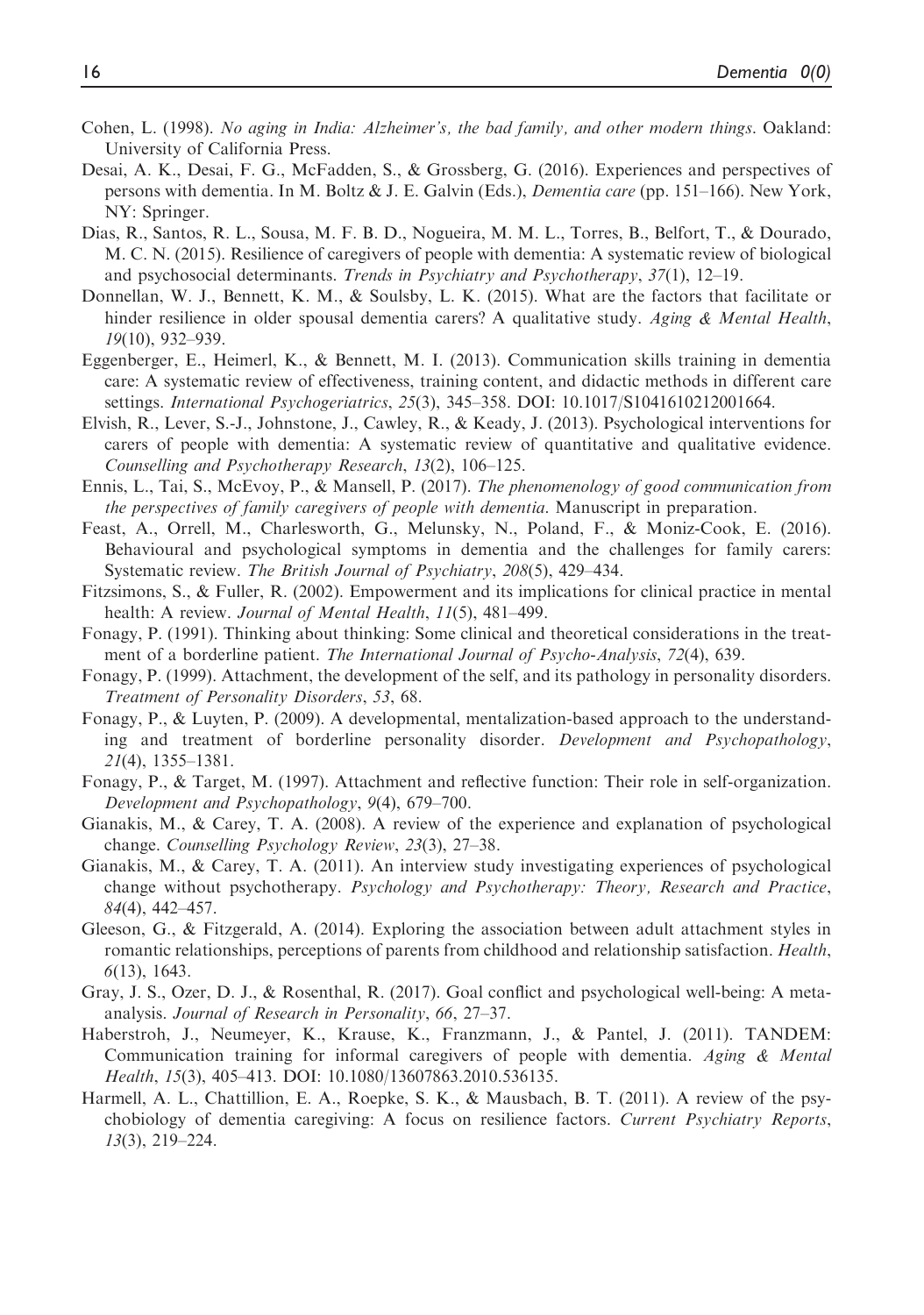- Harrow, M., Hansford, B. G., & Astrachan-Fletcher, E. B. (2009). Locus of control: Relation to schizophrenia, to recovery, and to depression and psychosis  $- A$  15-year longitudinal study. Psychiatry Research, 168(3), 186–192.
- Heitz, C., Noblet, V., Phillipps, C., Cretin, B., Vogt, N., Philippi, N., & Demuynck, C. (2016). Cognitive and affective theory of mind in dementia with Lewy bodies and Alzheimer's disease. Alzheimer's Research & Therapy, 8(1), 10.
- Higginson, S., & Mansell, W. (2008). What is the mechanism of psychological change? A qualitative analysis of six individuals who experienced personal change and recovery. Psychology and Psychotherapy: Theory, Research and Practice, 81(3), 309–328.
- Higgs, P., & Gilleard, C. (2016). Interrogating personhood and dementia. Aging & Mental Health, 20(8), 773–780.
- Hinton, L., Franz, C. E., Yeo, G., & Levkoff, S. E. (2005). Conceptions of dementia in a multiethnic sample of family caregivers. Journal of the American Geriatrics Society, 53(8), 1405–1410.
- Ikels, C. (1998). The experience of dementia in China. Culture, Medicine and Psychiatry, 22(3), 257–283.
- Kelly, R. E., Mansell, W., & Wood, A. M. (2011). Goal conflict and ambivalence interact to predict depression. Personality and Individual Differences, 50(4), 531–534.
- Kelly, R. E., Mansell, W., & Wood, A. M. (2015). Goal conflict and well-being: A review and hierarchical model of goal conflict, ambivalence, self-discrepancy and self-concordance. Personality and Individual Differences, 85, 212–229.
- Kitwood, T. (1997). Dementia reconsidered: The person comes first. Buckingham, UK: Open University Press.
- Korver-Nieberg, N., Berry, K., Meijer, C. J., & Haan, L. (2014). Adult attachment and psychotic phenomenology in clinical and non-clinical samples: A systematic review. Psychology and Psychotherapy: Theory, Research and Practice, 87(2), 127–154.
- Lemma, A., Target, M., & Fonagy, P. (2011). Brief dynamic interpersonal therapy: A clinician's guide. Oxford, England: Oxford University Press.
- Mahoney, D. F., Cloutterbuck, J., Neary, S., & Zhan, L. (2005). African American, Chinese, and Latino family caregivers' impressions of the onset and diagnosis of dementia: Cross-cultural similarities and differences. The Gerontologist, 45(6), 783–792.
- McCormack, B., & McCance, T. V. (2006). Development of a framework for person-centred nursing. Journal of Advanced Nursing, 56(5), 472–479.
- McEvoy, P., Morris, L., Yates-Bolton, N. & Charlesworth, G. (2018). Living with dementia: Using mentalization-based understandings to support family carers. Manuscript submitted for publication.
- McEvoy, P., Eden, J., Morris, L., & Mansell, W. (2016). Dementia: Towards a perceptual control theory perspective. Quality in Ageing and Older Adults, 17(4), 229–238.
- McLean, A. (2007). The person in dementia: A study of nursing home care in the US. Toronto, Canada: University of Toronto Press.
- Mayes, L. C. (2000). A developmental perspective on the regulation of arousal states. Seminars in perinatology, 24(4), 267–279.
- Mitchell, G., & Agnelli, J. (2015). Person-centred care for people with dementia: Kitwood reconsidered. Nursing Standard, 30(7), 46–50.
- Morris, L., Horne, M., McEvoy, P., & Williamson, T. (2017). Communication training interventions for family and professional carers of people living with dementia: A systematic review of effectiveness, acceptability and conceptual basis. Aging  $\&$  Mental Health, 1–18.
- Morris, L., & Mansell, W. (2018). A systematic review of the relationship between rigidity/flexibility and transdiagnostic cognitive and behavioral processes that maintain psychopathology. Psychopathology Review, 9(3), 1-40.
- Morris, L., Mansell, W., & McEvoy, P. (2016). The take control course: Conceptual rationale for the development of a transdiagnostic group for common mental health problems. *Frontiers in* Psychology, 7, 1-15.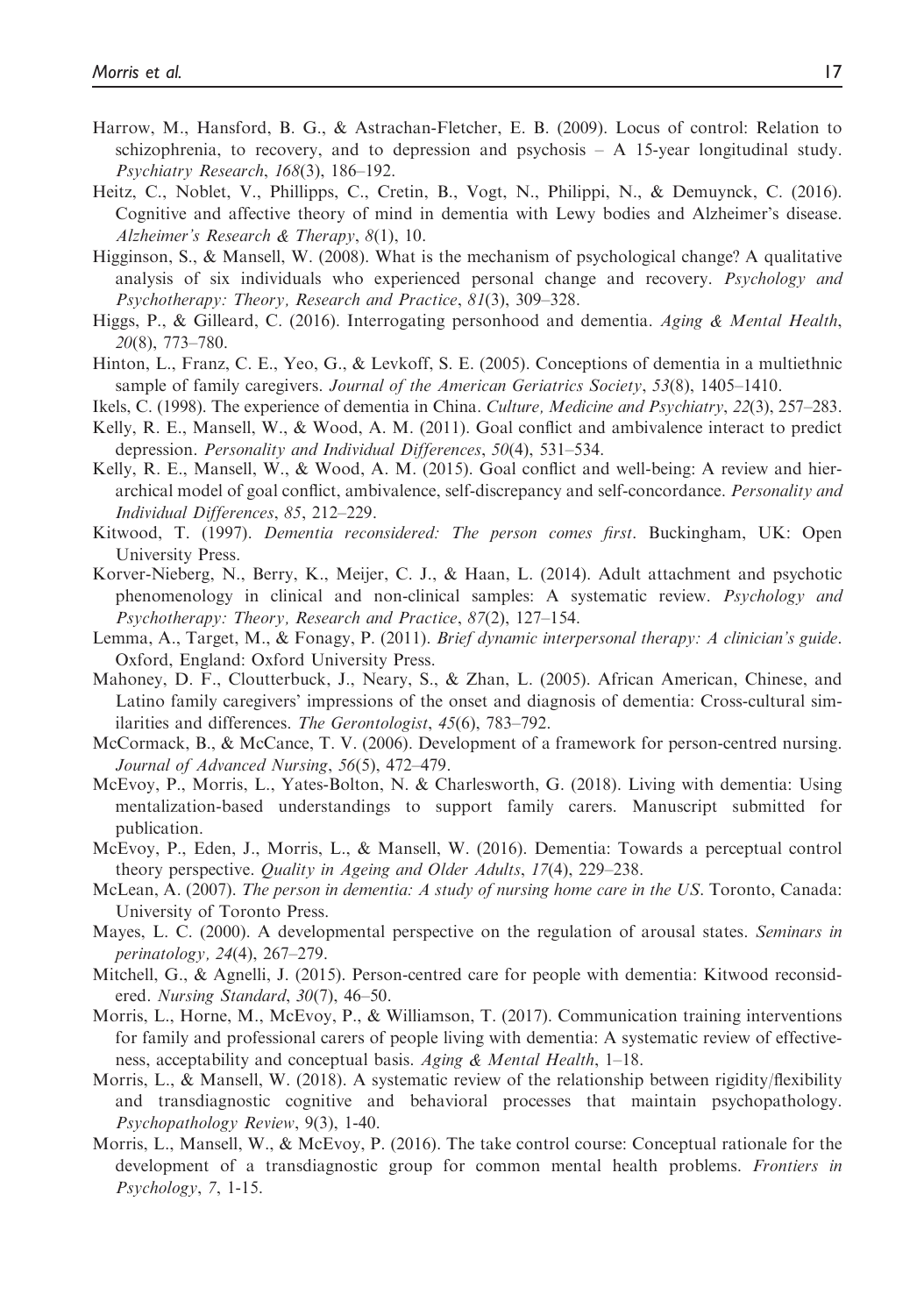- Moyle, W. (2010). Is quality of life being compromised in people with dementia in long-term care?. International Journal of Older People Nursing, 5(3), 245–252.
- Napoles, A. M., Chadiha, L., Eversley, R., & Moreno-John, G. (2010). Reviews: Developing culturally sensitive dementia caregiver interventions: Are we there yet? American Journal of Alzheimer's Disease & Other Dementias®, 25(5), 389-406.
- Narayan, S. M., Varghese, M., Hepburn, K., Lewis, M., Paul, I., & Bhimani, R. (2015). Caregiving experiences of family members of persons with dementia in south India. American Journal of Alzheimer's Disease & Other Dementias®,  $30(5)$ , 508-516.
- Nolte, T., Bolling, D. Z., Hudac, C. M., Fonagy, P., Mayes, L., & Pelphrey, K. A. (2013). Brain mechanisms underlying the impact of attachment-related stress on social cognition. Frontiers in Human Neuroscience, 7, 816.
- Obler, L. K., & De Santi, S. (2000). Eliciting language from patients with Alzheimer's disease. In L. Menn & N. B. Ratner (Eds.), Methods for studying language production (pp. 403–416). Mahwah, NJ: Lawrence Erlbaum Associates.
- Pittman, J. F., Keiley, M. K., Kerpelman, J. L., & Vaughn, B. E. (2011). Attachment, identity, and intimacy: Parallels between Bowlby's and Erikson's paradigms. Journal of Family Theory & Review,  $3(1)$ , 32–46.
- Polk, D. M. (2005). Communication and family caregiving for Alzheimer's dementia: Linking attributions and problematic integration. Health Communication, 18(3), 257–227.
- Popay, J., Roberts, H., Sowden, A., Petticrew, M., Arai, L., Rodgers, M., & Duffy, S. (2006). Guidance on the conduct of narrative synthesis in systematic reviews: A product from the ESRC Methods Programme Version, 1, b92. Retriueved from https://www.researchgate.net/profile/ Mark\_Rodgers4/publication/233866356\_Guidance\_on\_the\_conduct\_of\_narrative\_synthesis\_in\_ systematic\_reviews\_A\_product\_from\_the\_ESRC\_Methods\_Programme/links/02e7e5231e8f3a6183 000000/Guidance-on-the-conduct-of-narrative-synthesis-in-systematic-reviews-A-product-fromthe-ESRC-Methods-Programme.pdf
- Powers, W. T. (1973). Behavior: The control of perception. Chicago, IL: Aldine.
- Pozzebon, M., Douglas, J., & Ames, D. (2016). Spouses' experience of living with a partner diagnosed with a dementia: A synthesis of the qualitative research. *International Psychogeriatrics*, 28(4), 537–556.
- Robles, T. F., & Kane, H. S. (2014). The attachment system and physiology in adulthood: Normative processes, individual differences, and implications for health. Journal of Personality, 82(6), 515–527.
- Russell, R. (2001). In sickness and in health: A qualitative study of elderly men who care for wives with dementia. Journal of Aging Studies, 15(4), 351–367.
- Schut, M., & Stroebe, H. (1999). The dual process model of coping with bereavement: Rationale and description. Death Studies, 23(3), 197–224.
- Shaver, P. R., & Mikulincer, M. (2007). Adult attachment strategies and the regulation of emotion. In J. Gross (Ed.), *Handbook of emotion regulation* (pp. 446–465). New York, NY: Guilford Press.
- Shaver, P. R., Mikulincer, M., Sahdra, B., & Gross, J. (2016). Attachment security as a foundation for kindness toward self and others. In Brown, K.W. & Leary, M. R. (Eds.), The Oxford handbook of hypo-egoic phenomena (pp. 223-242). Oxford, England: Oxford University Press.
- Shim, B., Barroso, J., & Davis, L. L. (2012). A comparative qualitative analysis of stories of spousal caregivers of people with dementia: Negative, ambivalent, and positive experiences. International Journal of Nursing Studies, 49(2), 220–229.
- Smebye, K. L., & Kirkevold, M. (2013). The influence of relationships on personhood in dementia care: a qualitative, hermeneutic study. BMC nursing, 12(1), 29.
- Steeman, E., Casterlé, D., Dierckx, B., Godderis, J., & Grypdonck, M. (2006). Living with early-stage dementia: A review of qualitative studies. Journal of Advanced Nursing, 54(6), 722–738.
- Tuomola, J., Soon, J., Fisher, P., & Yap, P. (2016). Lived experience of caregivers of persons with dementia and the impact on their sense of self: A qualitative study in Singapore. Journal of Cross-Cultural Gerontology, 31(2), 157–172.